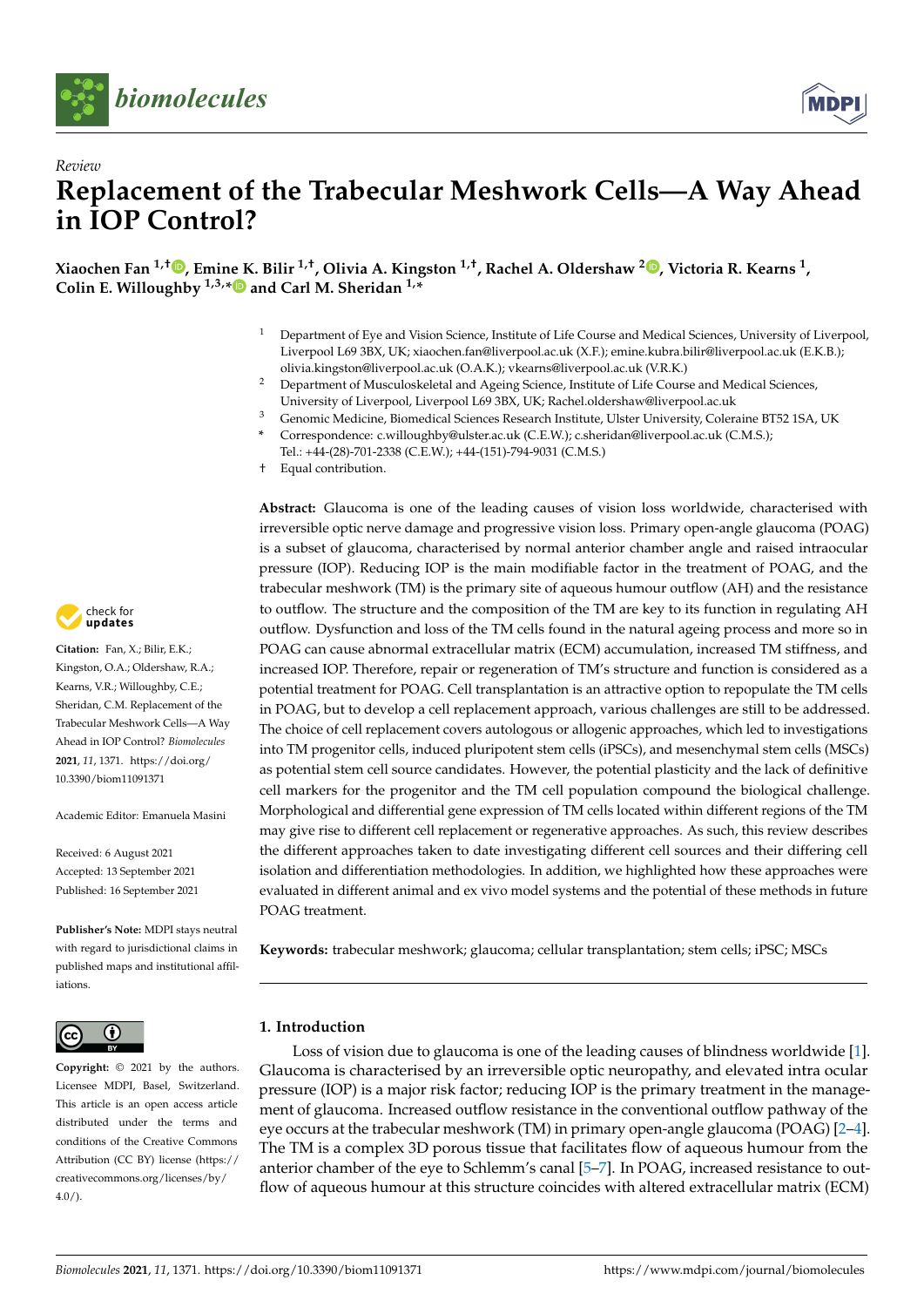production, remodeling and stiffness, and a decrease in its cellularity [\[8,](#page-13-5)[9\]](#page-13-6). A potential therapeutic strategy in POAG is repopulation of TM cells, which may compensate for the decreased cellularity in the glaucomatous TM, modify the abnormal ECM, and result in a reduction in IOP [\[7](#page-13-4)[,10\]](#page-13-7). The complexity of the existing ECM architecture in both health and disease undoubtedly influences cellular behavior in repair, replacement, and regenerative scenarios. As such, changes in the ECM landscape with age and glaucoma are outlined eloquently in greater detail elsewhere [\[8,](#page-13-5)[11,](#page-13-8)[12\]](#page-14-0). The options to replace lost TM include either repair or regeneration of the TM from resident TM progenitor/differentiated cells or the direct transplantation of new rejuvenated cells from various sources, including adult TM, TM progenitors, induced pluripotent stem cells (iPSCs), or mesenchymal stromal cells (MSCs). In recent years, exploration of these approaches has shown promise in restoring normal IOP through repair and regeneration of the TM in animal models, but this is yet to be explored in humans. This review outlines the work to date on these approaches and discusses the progress and the challenges that accompany them.

#### **2. Cell Type**

## *2.1. The TM Cell*

Transplantation of adult TM cells poses several key challenges. The anterior chamber is immune privileged and, as such, obtaining autologous cells is an attractive option. However, obtaining TM cells for propagation, expansion, and/or modification would require additional invasive surgery. Such surgery itself would compromise the blood– aqueous barrier and create additional immunological issues to a transplantation procedure. In addition, expression of glaucoma related genes can be found in cells throughout the outflow pathway. In particular, genes with known pathological links to POAG, such as myocilin (MYOC) [\[13\]](#page-14-1), angiopoietin-like 7 (ANGPTL7) [\[14\]](#page-14-2), and caveolins (CAV1 and CAV2) [\[15\]](#page-14-3), if carrying mutations would likely require modification prior to transplantation. A further issue is the lack of cell specific markers for isolating and characterising the TM cells. The lack of specific markers throughout the various locations within the TM structure has been a source of frustration in TM research for decades. A recent consensus on markers was established in 2018 [\[16\]](#page-14-4). The panel of markers included chitinase-3 like-1 (CHI3L1) [\[17\]](#page-14-5), matrix GLA protein (MGP) [\[18\]](#page-14-6), aquaporin-1 [\[19\]](#page-14-7), alongside glucocorticoid-induced upregulation of myocilin (MYOC) [\[16\]](#page-14-4). However, more recently, Patel et al. (2020) used single cell RNA sequencing (scRNAseq) to identify 12 distinct cell types in the conventional outflow pathway with region-specific expression of certain genes [\[20\]](#page-14-8). As expected, the predominant cell type within the outflow pathway was the TM cell, and two specific TM cell expression clusters termed TM1 fibroblast-like and TM2 myofibroblast-like cells were identified [\[20\]](#page-14-8). The phenotypic differences in TM cells within the TM has been appreciated for some time, as TM cells in uveal/corneoscleral meshwork display endothelial and macrophage properties, whilst those residing in the JCT region display a fibroblastic spindle shaped morphology. Interestingly a specific macrophage population of cells was also identified throughout the TM structure. Differing functions and roles have been attributed to the cells populating the TM with uveoscleral TM cells maintaining open flow passageways by secreting anti-thrombotics, engulfing cellular debris, and nullifying reactive oxygen species [\[20–](#page-14-8)[23\]](#page-14-9). JCT TM cells, with their smooth, muscle-like properties, have a role in the generation of outflow resistance [\[24\]](#page-14-10). Cells that populate the TM are derived from the neural crest that can display different morphologies depending upon their tissue location. In the context of TM replacement, it therefore creates the question: does a specific TM cell need to be utilised for replacement strategies, or does the transplant environment allow for sufficient cellular plasticity? The merits and the methodologies of harvesting each potential cell type are discussed below.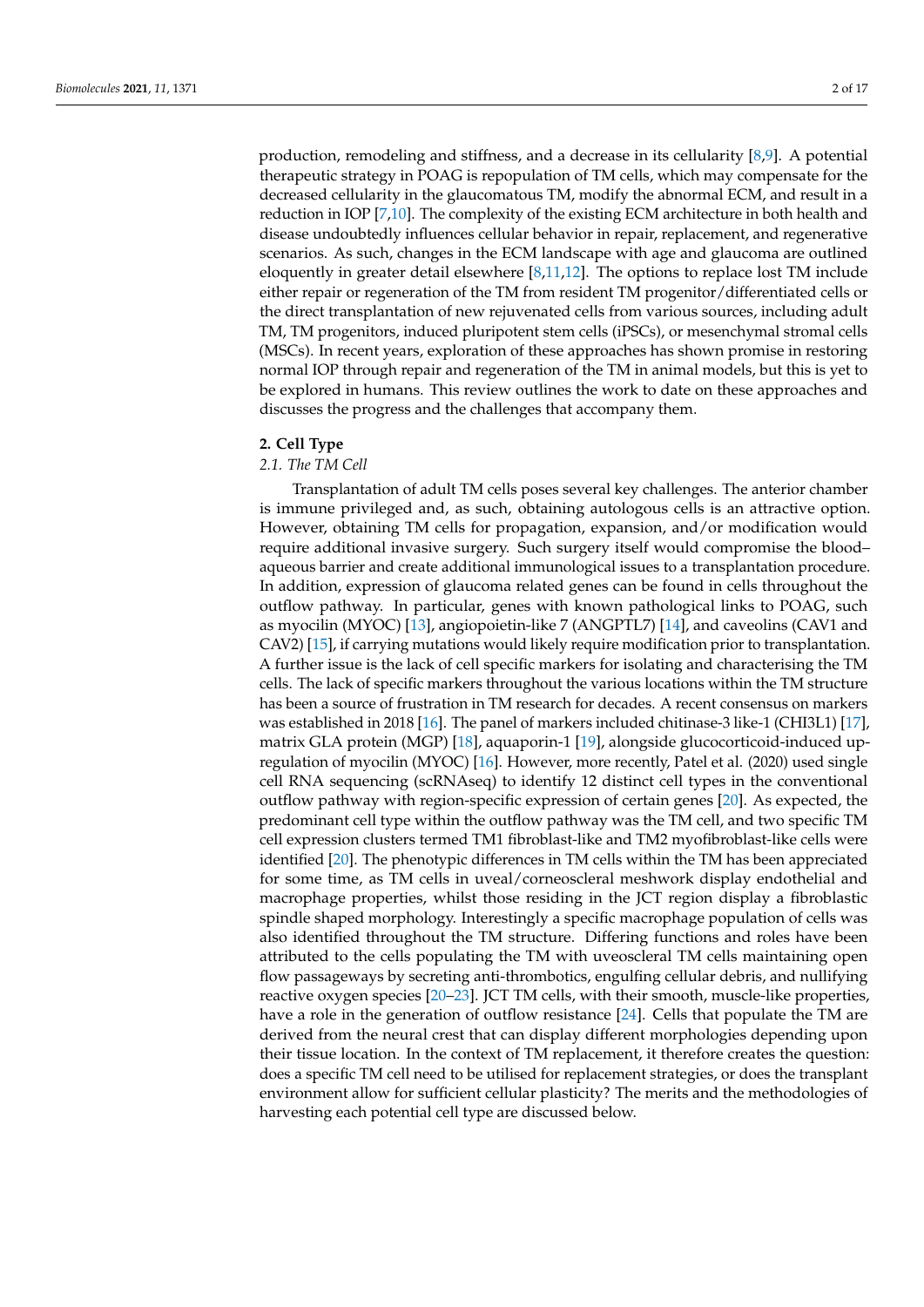## *2.2. The TM Progenitor Cell*

(i) Utilising resident stem cells to repopulate the adult population of cells is an attractive option, as it is a process that is prevalent throughout the body, including the eye (e.g., limbus of the cornea epithelium). However, as with other structures in the eye (such as corneal endothelium), this process is thought to not occur (or to happen only in a very limited manner) in the human TM in situ. In 1982, Raviola et al. first identified a new cell type in Schwalbe's line. This fourth region of the TM (also known as the insert or the transition zone) does not filter aqueous humour, and evidence suggests that stem cells or stem-like progenitor cells reside in this area and that these cells are able to replace TM cells when damage occurs [\[7,](#page-13-4)[25](#page-14-11)[–27\]](#page-14-12). Cells found in this area have different ultrastructure compared to surrounding TM cells, such as a prominent Golgi apparatus and secretory granules [\[28\]](#page-14-13). In addition, Acott et al. reported that surgical insult caused by laser trabeculoplasty initiated cell division by a population of cells in the Schwalbe's line region to migrate and repopulate the injured sites [\[29\]](#page-14-14). Further studies by McGowan et al. found that specific stem cell markers, such as OCT3/4, Wnt-1, PAX6, and SOX2, are expressed in the transition zone between the TM and the corneal endothelium, suggesting that a stem-like cell population may have the potential to repopulate either the TM or the corneal endothelial cells [\[26\]](#page-14-15). As a stem-like cell population serves to be on standby to repopulate the TM when damage occurs, the reason why these cells do not repopulate the TM in age and glaucoma when TM cell numbers decrease remains unknown [\[17](#page-14-5)[,27,](#page-14-12)[30\]](#page-14-16). It is not unreasonable to hypothesise that changes in genetic, structural, and mechanical properties in the TM occurring as a result of glaucoma may be preventing these progenitor cells from differentiating to replace lost TM cells or actually become lost themselves. Indeed, recently, Sundaresen and colleagues observed that there were reduced numbers of cells with specific stem cell markers ABCG2, neural crest marker p75, and AnkG in older patients compared to younger patients and that the reduced stem/progenitor cell numbers corelated with a reduction in TM tissue cellularity overall [\[31\]](#page-14-17). To say that a singular stem cell population exists in one area of the TM may be over simplistic. Not only does it overlook cellular plasticity, but it would also differ from elsewhere in the body. Stem cell populations are largely heterogeneous compared to other cell subpopulations [\[32\]](#page-14-18). This can make it difficult to fully understand their physiology and predict their path of differentiation, hindering their use in studies that rely on differentiation into specific cell types due to low efficiency [\[33\]](#page-14-19). Heterogeneity of cell types is influenced by tissue physiology and pathology [\[34\]](#page-14-20) and, thus, within a small area, different sub-populations of stem cells can be present at one time due to differing external microenvironments. In a tissue like the TM, for example, cells are exposed to variations in pressure throughout the day which may not be uniform across the tissue due to the segmental nature of aqueous humour outflow [\[8,](#page-13-5)[35\]](#page-14-21). The TM also has distinct regions with different properties such as differing extracellular matrix components, structure, and flexibility [\[36\]](#page-14-22), which also influences how cells respond to specific growth factors such as transforming growth factor beta (TGFβ) (see also [\[8,](#page-13-5)[9,](#page-13-6)[37–](#page-14-23)[41\]](#page-15-0)). Therefore, the expression profile of cells in different areas of the TM at any given time are most likely very different and require further understanding of the distinct sub populations of cells within the tissue. This challenge is being addressed with differential harvesting of the sub-populations of SC from TM (outlined in below section about isolation and expansion of TM progenitor cells). In addition, scRNAseq technologies are being utilised to identify heterogeneous sub-populations and observe developmental trajectories of individual stem cells in healthy development and disease [\[32](#page-14-18)[,42\]](#page-15-1). The ability to map certain genes to sub-populations of stem cells facilitates tracking the trajectory of which stem cell populations differentiate into terminally differentiated cell types within a tissue [\[32\]](#page-14-18). This may be crucial in understanding (and thus making use of potential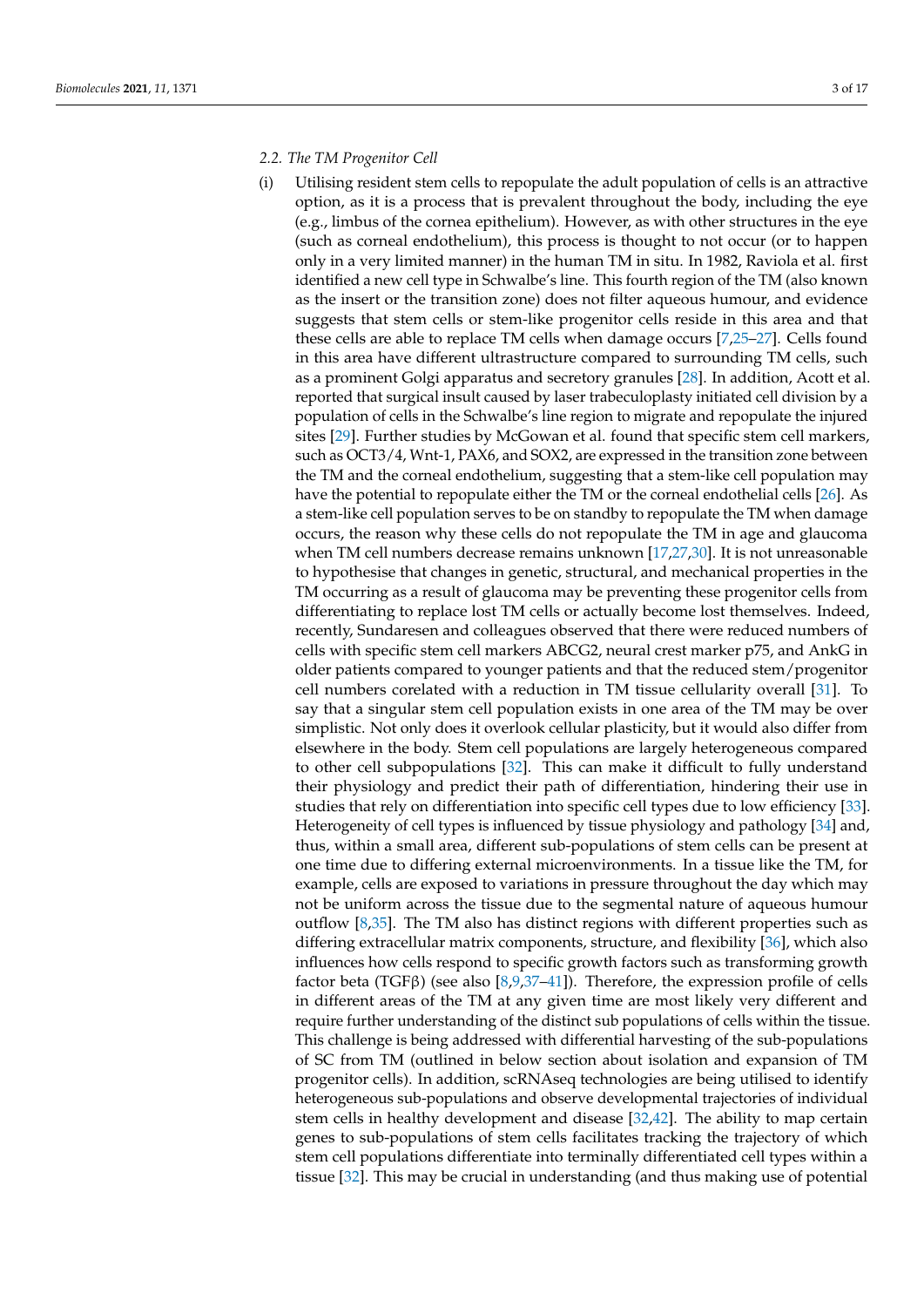clinical benefits) as well as identifying disease-associated genes within specific stem cell sub-populations [\[32\]](#page-14-18).

(ii) Isolation and Expansion of TM Progenitor Cells

Further study of the progenitor population resulted in a plethora of approaches to isolate and propagate them. For brevity and relevance, we focused solely on those methods adapted towards human tissue.

Adherent Culture: Nadri et al. dissected TM tissue from human corneal rims. The TM tissues were then incubated with collagenase for 1 h. The isolated stroma tissue segments were further cultured in low glucose DMEM supplemented with 20% serum and basic-FGF for isolating the TM progenitor cells (Table [1\)](#page-3-0). The TM progenitor cells were then expanded in the same medium by two passages. Nadri et al. reported that these cells expressed mesenchymal stroma cell markers and had the ability to form spheres and were differentiated into osteocytes and adipocytes [\[43\]](#page-15-2). This study showed that basic FGF and 20% FBS facilitated sub-culture of the stem progenitor cells.

**Table 1.** Methods of isolation and expansion of trabecular meshwork progenitor cells.

<span id="page-3-0"></span>

| Ref    | Method of TM Progenitor Cell Isolation                                                                                                                                                                                     | TM Progenitor Cell Expansion Medium                                                                                                                                                                                                                                                                                                                                                                           | Similar<br>Methods |
|--------|----------------------------------------------------------------------------------------------------------------------------------------------------------------------------------------------------------------------------|---------------------------------------------------------------------------------------------------------------------------------------------------------------------------------------------------------------------------------------------------------------------------------------------------------------------------------------------------------------------------------------------------------------|--------------------|
| $[42]$ | Cells were isolated from the TM tissue and<br>cultured in specific culture medium on adherent<br>culture conditions for sorting the TM<br>progenitor cells                                                                 | Low glucose DMEM supplemented with 20%<br>serum and 200 ng/mL basic-FGF                                                                                                                                                                                                                                                                                                                                       | N/A                |
| $[43]$ | Cells were isolated from the TM tissue. TM<br>progenitor cells were sorted from TM cells by SP<br>assay and cultured in stem cell medium on<br>adherent culture conditions                                                 | Stem cell growth medium (SCGM) containing<br>multipurpose reduced-serum media (Opti-MEM)<br>supplemented with 5% fetal bovine serum (FBS),<br>10 ng/mL epidermal growth factor (EGF),<br>100 μg/mL bovine pituitary extract, 20 μg/mL<br>ascorbic acid, 200 µg/mL calcium chloride,<br>0.08% chondroitin sulfate, 100 IU/mL penicillin,<br>100 μg/mL streptomycin, and<br>$50 \,\mathrm{\mu g/mL}$ gentamicin | $[44 - 47]$        |
| $[48]$ | Cells isolated from TM tissue were cultured in<br>stem cell culture medium in suspension. TM<br>progenitor cells were isolated by sphere<br>formation assay                                                                | StemSpan™ Serum-Free Expansion Medium<br>(SFEM) (StemCell Technologies, Seattle,<br>WA, USA)                                                                                                                                                                                                                                                                                                                  | N/A                |
| $[49]$ | Cells were isolated from the TM tissue and<br>cultured in neural stem cell culture medium in<br>suspension. TM progenitor cells were isolated by<br>sphere formation assay                                                 | DMEM (low glucose), containing 20 ng/mL EGF<br>(Peprotech, UK), 20 ng/mL b-FGF (Peprotech,<br>UK), 5 ug/mL Heparin Sodium (Sigma-Aldrich,<br>UK) and 1X B27 supplement (Thermo Fisher<br>Scientific, UK) at 37 °C, 5% CO2                                                                                                                                                                                     | $[26]$             |
| [50]   | Cells were isolated from the TM tissue and<br>cultured in 3D Matrigel with stem cell culture<br>medium. TM progenitor cells were isolated by<br>sphere formation assay                                                     | 3D Matrigel made by adding 50% diluted<br>Matrigel in MESCM + 5% FBS                                                                                                                                                                                                                                                                                                                                          | N/A                |
| $[51]$ | Cells were isolated from the TM tissue and<br>cultured in specific culture medium on adherent<br>culture conditions for sorting the TM<br>progenitor cells                                                                 | DMEM (low glucose), containing 10% FBS, 4 mM<br>L-GlutaMAX <sup>™</sup> , 1 mM sodium pyruvate, 1%<br>nonessential amino acids, and 1%<br>penicillin-streptomycin, on uncoated tissue<br>culture plastic.                                                                                                                                                                                                     | $[52]$             |
| $[53]$ | Cells isolated from the transition zone between<br>TM and cornea endothelium (the tissue without<br>pigmented TM and translucent peripheral<br>endothelium) were cultured in the specific<br>culture medium in 2D Matrigel | OptiMEM1 with recombinant human epidermal<br>growth factor (h-EGF, 10 ng/mL), recombinant<br>human basic fibroblast growth factor (h-bFGF,<br>20 ng/mL), bovine pituitary extract (100 μg/mL),<br>L-ascorbate (20 µg/mL), chondroitin sulfate<br>$(0.08\%)$ , calcium chloride $(0.9 \text{ mM})$ , and<br>knockout serum replacement (5%).                                                                   | $[54]$             |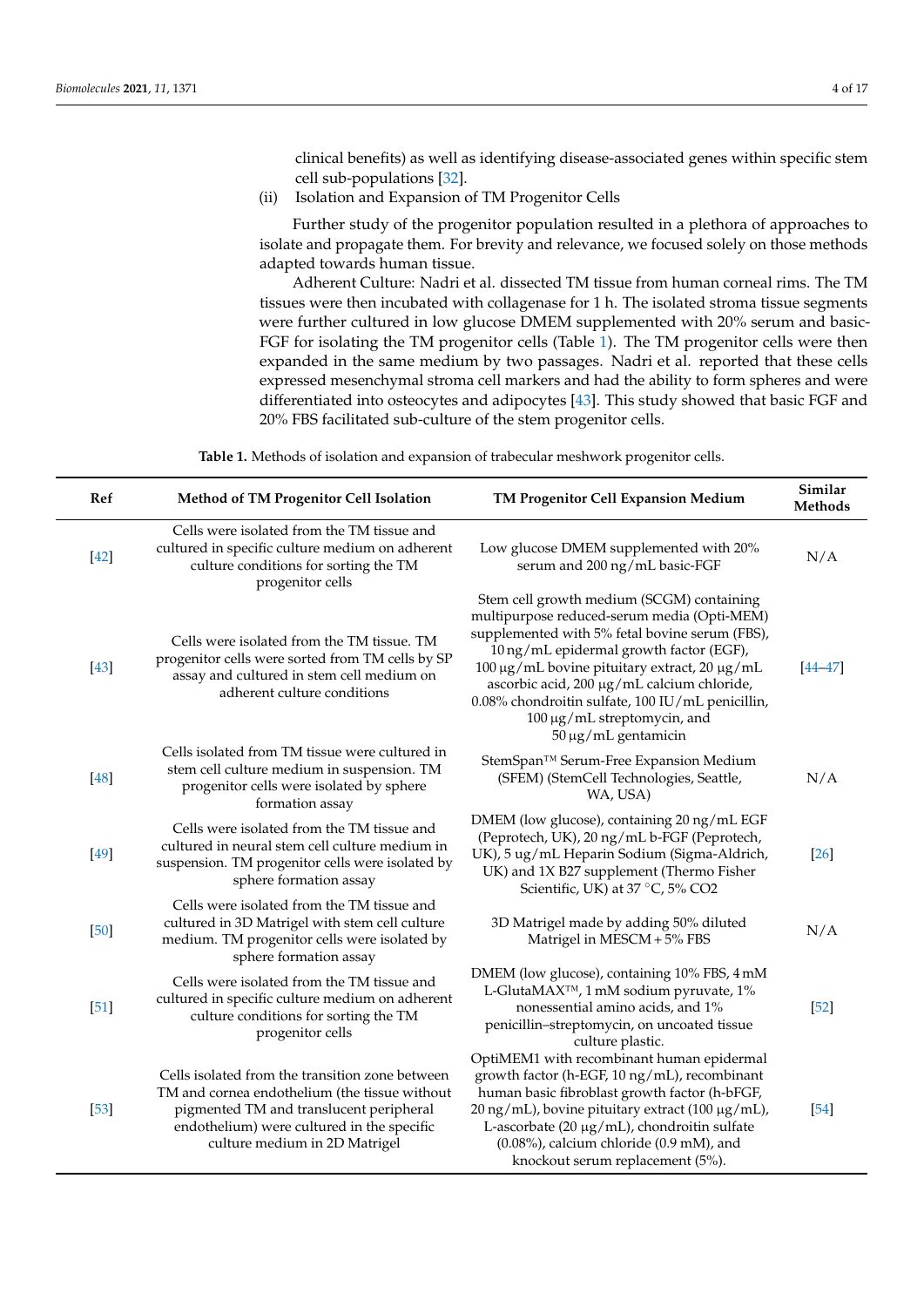## (a) Side population cell sorting

Du et al. expanded TM progenitor cells by culturing human TM cells in a defined specific stem cell growth medium (SCGM) containing multipurpose reduced serum (see Table [1\)](#page-3-0) and isolated TM progenitor cells from TM cell population by sorting side-populations (SP) using fluorescence-activated cell sorting (FACS) [\[55\]](#page-15-12). Whilst SP analysis was shown to be a useful method for identifying stem cell populations in other tissues, especially in the absence of specific cell surface markers, the toxicity of DNA-binding Hoechst can limit cell survival after SP analysis and cell sorting [\[56\]](#page-15-13). Moreover, it was shown that SP analysis can miss neural progenitor cells from sphere cultures [\[48\]](#page-15-5).

#### (b) Neurosphere assay

As the TM outflow pathway is derived from the neural ectoderm, the neural sphere assay was used to obtain progenitor enriched cultures [\[49](#page-15-6)[,57](#page-15-14)[,58\]](#page-15-15). Sphere formation assays allow a small population of cells to form neurospheres in non-adherent serum-free medium conditions supplied with epidermal growth factor (EGF) [\[59\]](#page-15-16). Neurospheres were shown to enrich progenitor cell populations (such as transit amplifying cells) [\[60](#page-15-17)[,61\]](#page-15-18) but not quiescent stem cells. Different research groups [\[57,](#page-15-14)[58\]](#page-15-15)) utilised sphere forming assays from TM cells. Gonzalez et al. isolated TM cells from TM tissue explants as previously described [\[62\]](#page-15-19) and generated free-floating TM spheres by culturing the TM cells in StemSpan™ Serum-Free Expansion Medium (SFEM) (see Table [1\)](#page-3-0). The TM spheres were expanded in SFEM for 3 months [\[49\]](#page-15-6). Microarray and PCR results showed differentially expressed genes between TM spheres and primary TM cells. The TM spheres were also found to express leukaemia inhibitory factor (LIF), which played a critical role in maintaining the undifferentiated state of neural stem cells [\[63\]](#page-15-20), and nestin (NES), which was a marker for neural progenitor cells [\[64\]](#page-15-21). When the TM spheres were incubated with the serum, they differentiated into monolayer cells with indistinguishable morphology and similar gene expression to TM cells. This proved that TM progenitor cells could be successfully isolated by the sphere forming assay and had the ability to differentiate into TM cells. Zhang et al. introduced a novel 3D aspect to the cell culture conditions by embedding isolated cultured TM cells in thick (3D) Matrigel [\[50\]](#page-15-7), which subsequently formed spheres after 48 h [\[65\]](#page-15-22). They reported that 3D Matrigel could maintain the TM phenotype and the progenitor status of the TM progenitor cells [\[65\]](#page-15-22). They showed that the TM progenitor cells cultured on thin (2D) Matrigel [\[50\]](#page-15-7) continually lost this phenotype. TM progenitor cells cultured in 3D Matrigel expressed higher TM cell markers (such as AQP1, CHI3L1, MGP, and AnkG) and embryonic stem cell and neural crest cell markers (such as KLF4, NANOG, OCT4, SOX2, and PDGFR $\beta$ ) than the cells cultured on 2D Matrigel. The 3D stem cell culture method is attractive in that it can simulate normal cell morphology, proliferation, and differentiation more accurately [\[66\]](#page-15-23) and can upregulate some functional cell markers in comparison with the 2D culture [\[44\]](#page-15-3).

#### (iii) Identification of TM progenitor cells

Although TM progenitor cells have attracted attention as a potential way to treat POAG, the biological properties and the specific markers of this new cell type are still elusive. Previous studies identified a group of genes which are highly expressed in TM progenitor cells (Table [2\)](#page-5-0). These studies showed differentially expressed genes between TM progenitor cells and TM cells. A few studies also highlighted a group of stem cell-related genes shown to be expressed in the TM tissue and/or the transition zone between the TM tissue and the corneal endothelium. It is likely there is associated heterogeneity in stem cell-related gene expression, and those findings could help elucidate the location of the TM progenitor cells and the migration of the TM progenitor cells during wound healing (Table [3\)](#page-5-1).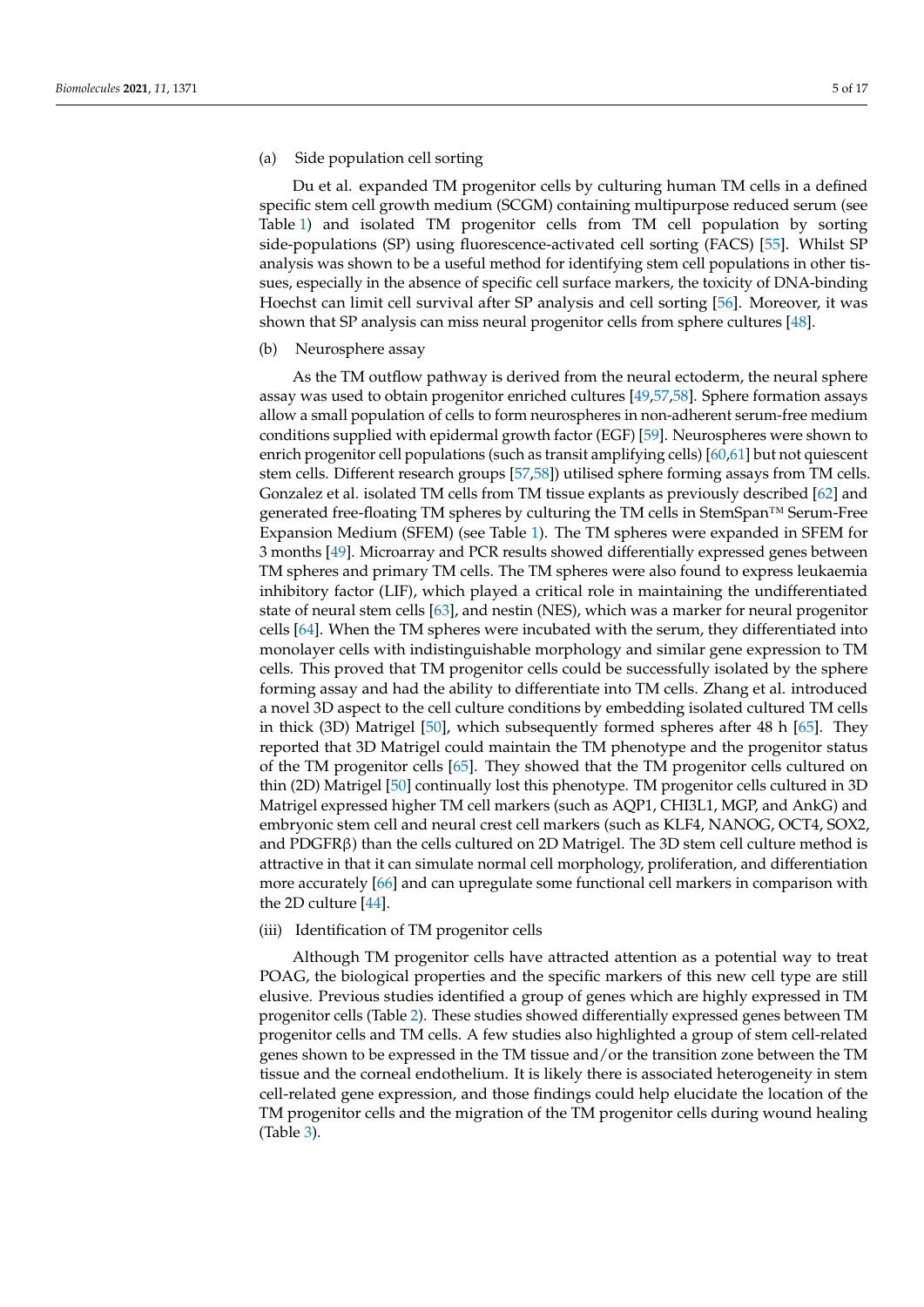| Ref    | <b>TM Progenitor Cell Culture</b><br>Conditions            | <b>Detection Method</b>                                                          | <b>TM Progenitor Cell</b><br><b>Markers</b>                         |
|--------|------------------------------------------------------------|----------------------------------------------------------------------------------|---------------------------------------------------------------------|
| $[42]$ | Adherent culture conditions                                | Flow cytometric analysis                                                         | CD105, CD90, CD44, and CD166                                        |
| $[43]$ | Adherent culture conditions                                | PCR and/or immunofluorescence                                                    | ABCG2, NOTCH-1, MUC1, and ANKG                                      |
| $[47]$ | Adherent culture conditions                                | PCR, western blotting,<br>immunofluorescence, and/or flow<br>cytometric analysis | NES, OCT3/4, $\alpha$ 5 integrin, and $\alpha$ 5 $\beta$ 1 integrin |
| $[48]$ | Suspension conditions<br>(sphere formation)                | Microarray and PCR                                                               | NES, LIF, BDNF, IL6, and CSF3                                       |
| $[50]$ | Suspension conditions (sphere<br>formation in 3D Matrigel) | PCR and/or immunofluorescence                                                    | OCT4, SOX2, KLF4, Vim, AQP1, CHI3L1,<br>MGP, and AnkG               |
| [51]   | Adherent culture conditions                                | Flow cytometric analysis and<br>immunocytochemistry                              | CD73, CD90, and CD105                                               |
| $[54]$ | Adherent culture conditions                                | RCR and/or immunofluorescence                                                    | ZO-1, Na+/K+ ATPase, PITX2, and SOX10                               |

<span id="page-5-0"></span>**Table 2.** Identification and detection methods of specific TM progenitor markers in vitro under different progenitor cell culture conditions.

<span id="page-5-1"></span>**Table 3.** Detection of progenitor cell markers in human TM tissue and the method of detection. TZ: transition zone between TM and cornea endothelium; TM: trabecular meshwork; SC: Schlemm's Canal endothelium; JCT: TM juxtacanalicular region; PE: peripheral endothelium; N/A: not applicable.

| Ref    | <b>Detection</b><br>Methods                | <b>Markers</b><br>Expressed in the<br><b>TM Region</b>                                                          | Markers Expressed in<br>the TZ Region                                                                                                  | Markers Expressed in<br>the SC and<br><b>JCT</b> Region                         | <b>Markers Expressed</b><br>in the PE Region                                                           |
|--------|--------------------------------------------|-----------------------------------------------------------------------------------------------------------------|----------------------------------------------------------------------------------------------------------------------------------------|---------------------------------------------------------------------------------|--------------------------------------------------------------------------------------------------------|
| $[25]$ | IHC (fluorescence,<br>cryosections)        | Unwounded<br>corneas: nestin and<br>telomerase.<br>Post-wounded<br>corneas: SOX2,<br>OCT3/4, Wnt-1,<br>and PAX6 | Unwounded corneas:<br>nestin, alkaline<br>phosphatase, and<br>telomerase.<br>Post-wounded<br>corneas: SOX2, Wnt-1,<br>PAX6, and OCT3/4 | Unwounded corneas:<br>telomerase.<br>Post-wounded<br>corneas: PAX6 and<br>Wnt-1 | Unwounded corneas:<br>nestin and<br>telomerase.<br>Post-wounded<br>corneas: SOX2,<br>OCT3/4, and Wnt-1 |
| $[30]$ | IHC (fluorescence,<br>Paraffin sections)   | N/A                                                                                                             | P <sub>75</sub> and ABCG <sub>2</sub>                                                                                                  | N/A                                                                             | N/A                                                                                                    |
| $[53]$ | IHC (fluorescence,<br>cryosections)        | Vimentin and<br>CD44                                                                                            | Nestin, Vimentin, Lgr5,<br>SOX2, CD34, HNK1,<br>Prdx6, Pitx2, Lgr5,<br>TERT, P75, and CD44                                             | N/A                                                                             | Lgr5, Prdx6, nestin,<br>CD34, and TERT                                                                 |
| [67]   | RNAscope<br>multiplex<br>fluorescent assay | PDPN, DES                                                                                                       | <b>PDPN</b>                                                                                                                            | PDPN, CHI3L1,<br>PECAM, POSTN,<br>TFF3, DES, Pecam1,<br>and POSTN               | AOP1                                                                                                   |

## *2.3. Induced Pluripotent Stem Cells Derived TM cells (IPSC-TM Cells)*

Non-ocular cell sources for TM replacement have focused on induced pluripotent stem cells (iPSCs). Initial studies producing TM-like cells (differentiated TM) used mouse fibroblast induced iPSCs in a co-culture method with immortalised TM cells for up to 21 days [\[68\]](#page-16-1). Subsequently, human iPSCs were differentiated into TM-like cells by culturing iPSCs with TM cell-derived ECM in a specially designed TM growth medium containing conditioned media for 30 days [\[69\]](#page-16-2). Analysing cytokines of the medium conditioned by HTM cells, Wang et al. generated a differentiation protocol to differentiate iPSCs into TM-like cells. The iPSCs derived from renal urethra epithelial cells were exposed to the recombinant cytokines that bind to receptors, including TGFβ1, nerve growth factor beta, erythropoietin, prostaglandin F2 alpha, and epidermal growth factor [\[70\]](#page-16-3). A recent novel approach to differentiate human iPSCs from human dermal fibroblasts into TM cells via an intermediate neural crest cell (NCC) stage using conditioned media and ECM from primary human TM cells was reported [\[46,](#page-15-24)[71\]](#page-16-4). TM-like cell populations in these studies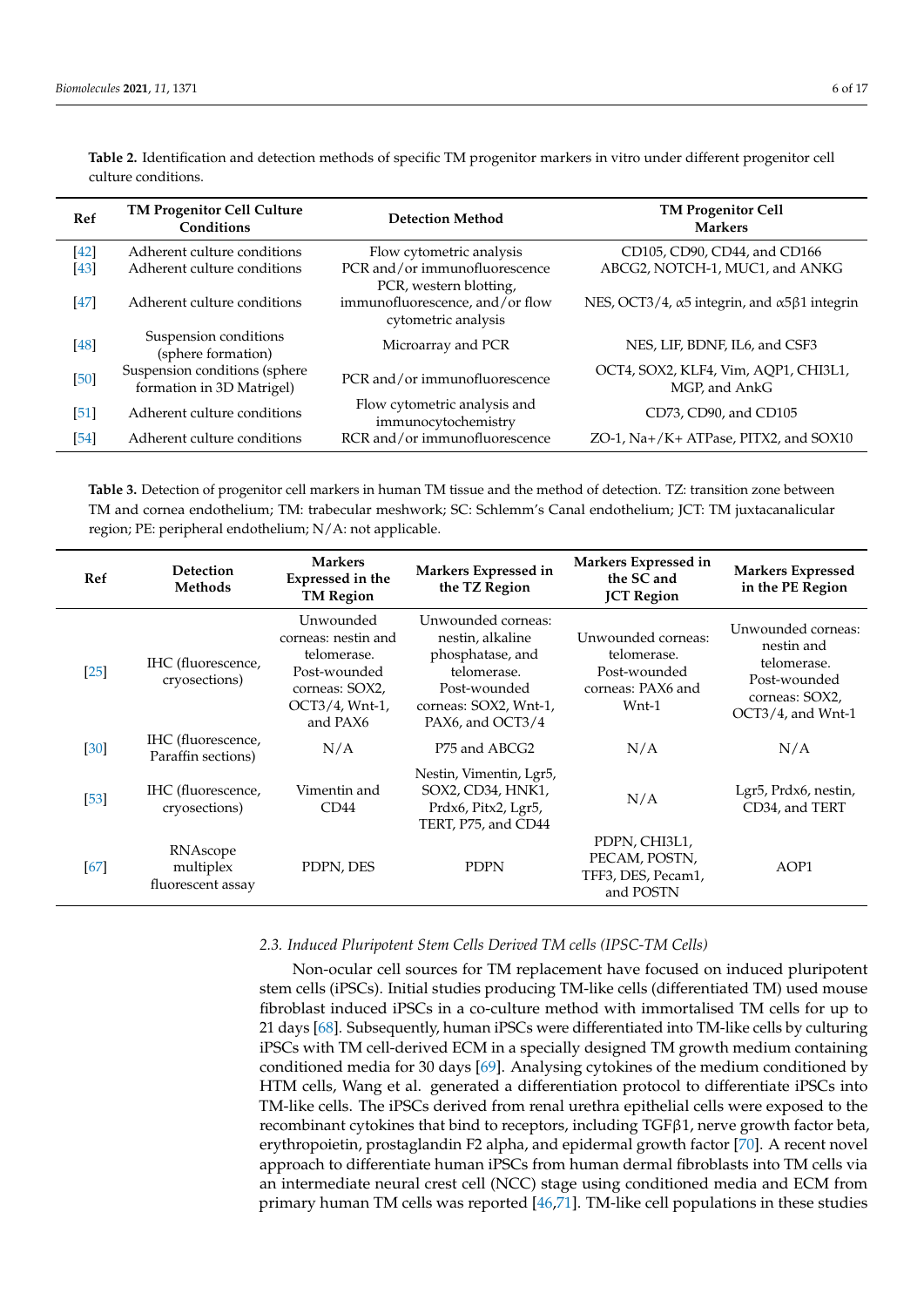were similar to normal human TM cells morphologically, expressed characteristic markers, and displayed phagocytic capability, indicating that these TM-like cells might function in vivo to modulate outflow resistance [\[46](#page-15-24)[,68,](#page-16-1)[69,](#page-16-2)[71\]](#page-16-4).

Interestingly, the origin of the iPSC cells influences the transcriptional profile of differentiated cells. Zhu et al. demonstrated with the principal component analysis of RNA that iPSC-TM was distinct from both the originating fibroblasts and the keratinocytes, with the resultant iPSC relatively tightly clustered to primary TM (pTM) form. However, when iPSC-TM were derived from different donors, results showed that donors tended to cluster with one another in the same donor samples. This indicated that the genetic background of the donor affects the transcriptional profile of TM cells and that individual differences are maintained by iPSC-TM [\[72\]](#page-16-5). Compared to dermal fibroblast cells from the skin, renal urethra epithelial cell-originated iPSCs were found easier to collect from urine and thus potentially more clinically translatable (Table [4\)](#page-6-0) [\[70\]](#page-16-3).

**Table 4.** Methods of iPSC differentiation into TM cells and TM cell-specific markers and detection methods.

<span id="page-6-0"></span>

| Ref    | Model                                                                                      | Differentiation<br>Method |                                                                           | <b>Detection Method</b>                                     | <b>TM Markers</b>                                  |
|--------|--------------------------------------------------------------------------------------------|---------------------------|---------------------------------------------------------------------------|-------------------------------------------------------------|----------------------------------------------------|
| $[46]$ | Human                                                                                      |                           | Two step induction<br>(first step NC, then<br>TM-ECM) (10-14 days)        | RT-PCR,<br>immunohistochemistry<br>(IIIC)                   | MYOC, CHI3L1,<br>NGFR, HNK1,<br><b>ANGPTL7</b>     |
| [68]   | Mouse and Human                                                                            |                           | Co-culturing with TC<br>inserts (21 days)                                 | IHC, phagocytosis,<br>proteomics<br>POC, IOP                | COL4A5, MGP,<br>MYOC, TIMP3, MMP3                  |
| [69]   | Human and Porcine                                                                          |                           | Generating EBs and<br>TM-ECM (30 days)                                    | measurement, IHC,<br>phagocytosis,<br>qPCR, WB              | AQP1, CHI3L1,<br>WNT1, α3 integrin                 |
| [70]   | Human                                                                                      |                           | Feeder free<br>differentiation (7 days<br>stage 1 and 14 days<br>stage 2) | RT-PCR, immunocyto-<br>chemistry (ICC),<br>mRNA sequencing  | LAMA4, TIMP3,<br>AQP1, COL4, MYOC                  |
| $[71]$ | Two step induction<br>Human and<br>(first step NC, then<br>Porcine<br>TM-ECM) (10-14 days) |                           |                                                                           | 3D culture, SEM, ICC, western blot (WB),<br>IOP measurement | MYOC, $\alpha$ SMA,<br>Fibronectin, COL4           |
| $[72]$ | Co-culturing with TC<br>Human<br>inserts (30 days)                                         |                           |                                                                           | IOP measurement, qPCR, IHC,<br>mRNA sequencing              | Vimentin, AQP1, MGP,<br>COL4, MYOC,<br>COL1, TIMP3 |
| $[73]$ | Conditioned TM<br>Mouse<br>media (14 days)                                                 |                           |                                                                           | TEM, WB, IHC, IOP measurement                               | MYOC, Calnexin                                     |
| $[74]$ | Conditioned TM<br>Mouse<br>media (14 days)                                                 |                           |                                                                           | POC, IOP measurement, IHC                                   | LAMA4, TIMP3,<br>MYOC, COL4                        |

## *2.4. Mesenchymal Stem Cell Derived TM Cells (MSC-TM Cells)*

Mesenchymal stem cells (MSCs) were widely researched as new therapeutic agents in the cell-based therapy of glaucoma [\[75,](#page-16-8)[76\]](#page-16-9). Morgan et al. showed that human MSCs have many important similarities with human TM cells. Human TM cells exhibit surface markers including CD73, CD90, CD105, and CD146 expression consistent with the human MSCs. Moreover, the expression level of transcriptional factors responsible for cell potency and proliferation (SOX2, POU5F1 and NOTCH1) was similar in TM cells as in MSCs [\[77\]](#page-16-10). Contrarily, expressions of five TM markers, tPA, LDL receptor, CHI3L1, MGP, and MYOC, were designated to distinguish between TM cells and MSCs [\[78\]](#page-16-11).

The investigation of potential differentiation of MSC into TM cells started with Manuguerra-Gagné et al. coculturing florescent dye tracked mouse bone marrow derived-MSCs together with mouse TM cells in vitro. After 7 days of co-incubation, the MSC population that directly contacted TM cells failed to acquire the expression of aquaporin and laminin [\[79\]](#page-16-12). Differentiation capability of adipose derived mesenchymal stem cells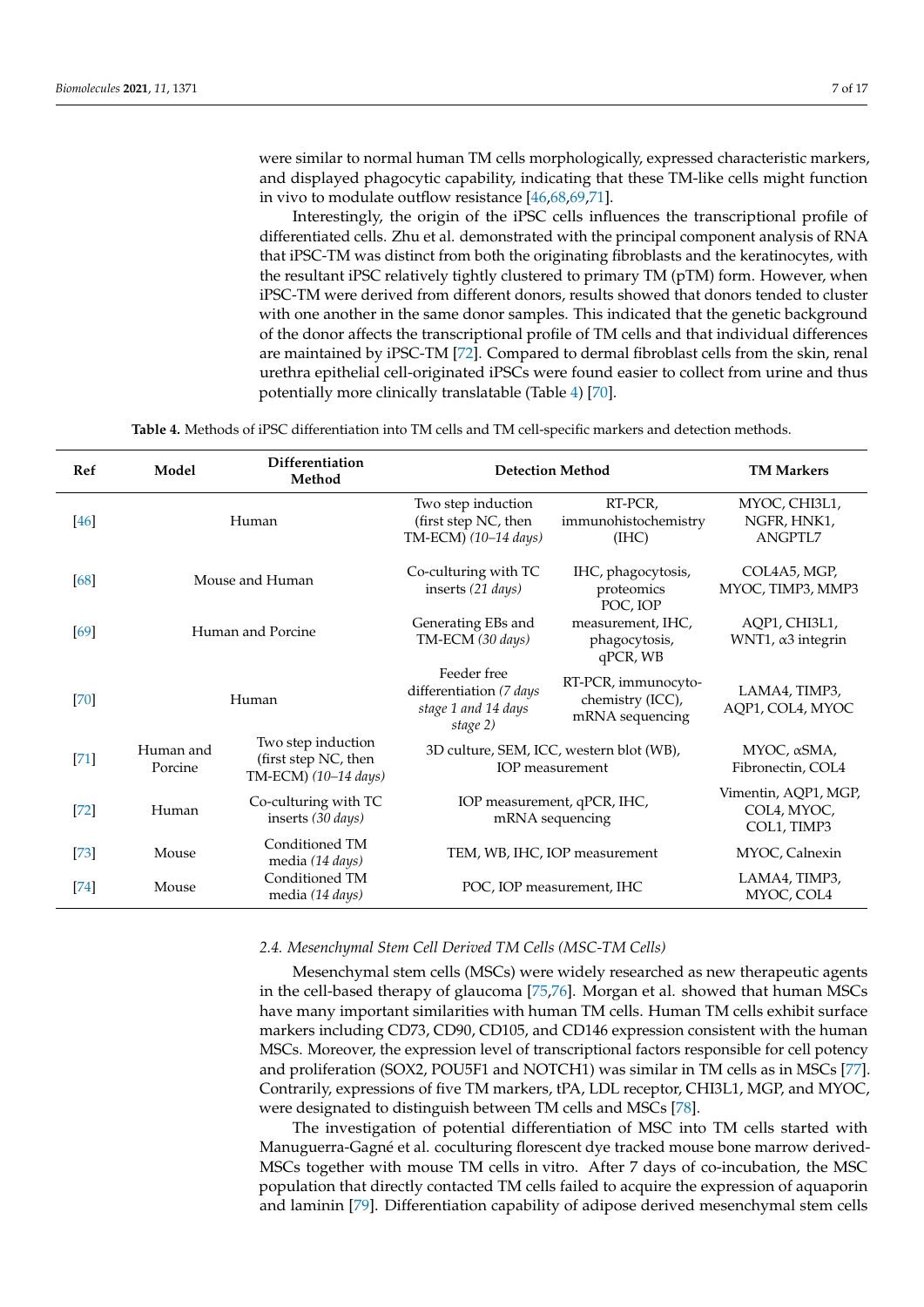(ADSCs) into corneal keratinocytes sparked interest in ADSC differentiation into TM cells, as TM cells share the same origin as corneal keratinocytes, the neural crest [\[80\]](#page-16-13). Zhou et al. demonstrated that human ADSCs can differentiate into TM-like cells using three different methods, including ADSC coculture with TM cells (coculture), exposure of ADSC cells to ECM and conditioned media (CM) from TM cells (ECM + CM), and exposure of ADSC cells to ECM from TM cells and culture in Advanced Minimum Essential Medium (ECM + AdvM). ADSC by co-culturing with TM cells or by culturing on TM ECM + CM generated TM-like cells, as evaluated by phagocytosis and dexamethasone-induced expression of MYOC and CLAN formation. These ADSC-TM cells showed phenotypic similarities to native TM cells, including reduced expression of OCT4 and increased expression of CHI3L1 and AQP1. On the contrary, ADSC-TM cells induced by ECM + AdvM had fewer dexamethasone-induced CLAN-forming cells [\[81\]](#page-16-14).

## **3. Transplantation Studies**

As the understanding of TM cell biology requirements for transplantation or regeneration expands, the use of models is key to advancing these potential technologies for treatment. As with all models, none perfectly recapitulate the in vivo TM, but each has justifiable merits alongside weaknesses to expedite progress in the field. We summarise the experimental work to date for each cell type investigated in various in vivo and ex vivo models (Table [5\)](#page-10-0).

#### *3.1. Adult TM Cell Transplantation*

As far as we are aware, currently, there are no studies that transplant adult TM cells into animal model systems. However, interestingly, several studies that transplant TM derived stem/progenitor cells into animal models often use another cell type as a control, such as fibroblasts [\[44](#page-15-3)[,45\]](#page-15-25). These fibroblast control cells often cause changes in the TM not seen in "wild type"/untreated controls, such as increased inflammatory markers like CD45 and changes in IOP, potentially influencing the perceived outcome of the experiment [\[44](#page-15-3)[,45\]](#page-15-25). Whether transplanted adult primary TM cells would elicit the same response is not known. Additional studies using transplanted adult TM cells compared to transplanted TM derived stem/progenitor cells may yield useful comparison data in future animal experiments.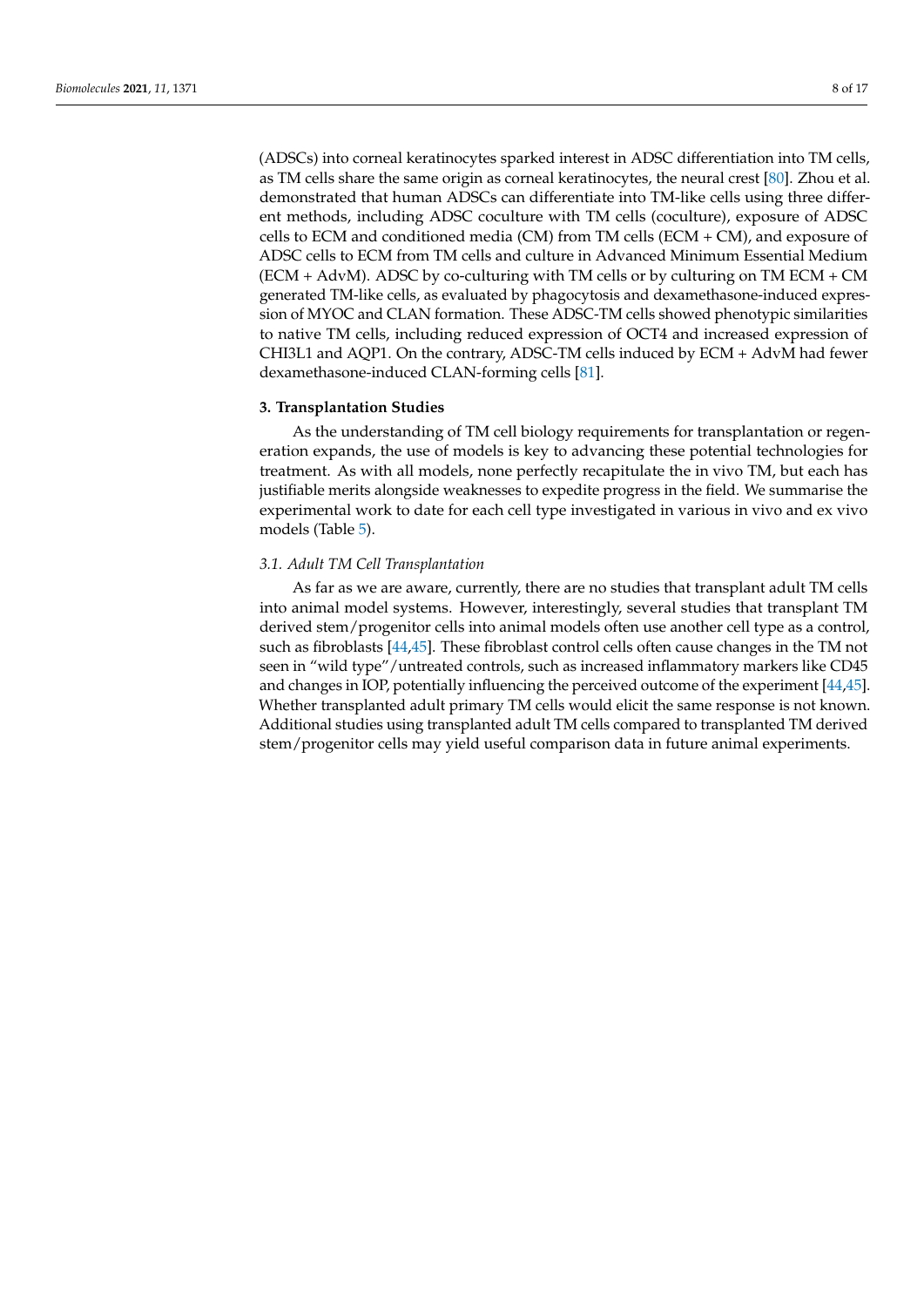Table 5. A summary of studies to date that transplanted iPSC, MSC, or TM progenitor cells into animal and organ culture models. Outputs are summarised to reflect the characterisation of cells in situ following transplant, their location, inflammation in comparison to control cells, and their effect on IOP. IF-immunofluorescent staining.

| Ref    | Model                                                   | Cell Type                                                                                   | Output                                                                                                                                                                                                                                                                                                                                                                                                                                                                                                                                                                                                             |  |  |
|--------|---------------------------------------------------------|---------------------------------------------------------------------------------------------|--------------------------------------------------------------------------------------------------------------------------------------------------------------------------------------------------------------------------------------------------------------------------------------------------------------------------------------------------------------------------------------------------------------------------------------------------------------------------------------------------------------------------------------------------------------------------------------------------------------------|--|--|
|        | <b>TM Progenitor Cells</b>                              |                                                                                             |                                                                                                                                                                                                                                                                                                                                                                                                                                                                                                                                                                                                                    |  |  |
| $[44]$ | (C57BL/6) Wild-type mouse                               | DiO-Labelled trabecular meshwork<br>stem cells (TMSCs)                                      | TM Markers: CHI3L1 and MUC1 positive (after 1 week).<br>Found: primarily localised to TM and few cells in the iris (up to 4 months).<br>Control cells: fibroblast (CHI3L1 or MUC1) found mainly corneal endothelium and lens epithelium.<br>Additional effects: TMSCs or fibroblasts had no effect on corneal transparency, corneal endothelial<br>morphology, or IOP. Only fibroblast-injected eyes displayed an inflammatory response, with<br>increased CD45 in the TM.                                                                                                                                         |  |  |
| $[45]$ | (C57BL/6) Mice with<br>laser-photocoagulation of the TM | DiO-labelled human TMSCs                                                                    | TM Markers: AQP1 and CHI3L1 detected by IF staining.<br>Found: Mostly at laser treated sites in the TM after 2 weeks and to a lesser extent throughout the TM.<br>Control cells: Fibroblast cells—detected in the iris and to a lesser extent throughout the TM.<br>Additional effects: Structure of laser-damaged TM was restored after 4 weeks only in<br>TMSC-injected mice. TMSC-injected mice also had reduced CD45 and SPARC expression compared<br>to damaged, non-injected controls.                                                                                                                       |  |  |
| [82]   | Tg-MYOC <sup>Y437H</sup> POAG mice                      | DiO-labelled human TMSCs                                                                    | TM markers: AQP1 and CHI3L1 positive (after 2 months).<br>Found: The DiO-labelled TMSCs were detected at the TM region (up to 2 months).<br>Control: Age-matched wild-type (WT) mice.<br>Additional effect: The IOP of the Tg-MYOC <sup>Y437H</sup> mice was decreased after one month of TMSC<br>transplantation; TMSCs remodelled the extracellular matrix in the Tg-MYOC <sup>Y437H</sup> mice.<br>Mesenchymal Stem Cells from Other Tissues                                                                                                                                                                    |  |  |
|        |                                                         |                                                                                             | TM Markers: Not investigated.                                                                                                                                                                                                                                                                                                                                                                                                                                                                                                                                                                                      |  |  |
| [78]   | Organ cultured porcine eyes                             | Human adipose derived MSCs<br>labelled with magnetic Prussian blue<br>nanocubes (PBNC-MSCs) | Found: PBNC-MSCs were detected at significantly higher levels in the TM than unlabelled MSCs<br>after 15 min of exposure to magnets to steer the direction of cells.<br>Control cells: Unlabelled MSCs.<br>Additional effect: Labelled cells evenly distributed around the entire TM circumference after<br>magnet exposure. PBNCs had no adverse effect on MSC viability or multipotency (when<br>differentiating into adipogenic and osteogenic phenotype) in vitro, however, this was not measured<br>in vivo.                                                                                                  |  |  |
| $[79]$ | Rat glaucoma model<br>(laser induced IOP elevation)     | Mouse bone marrow MSCs                                                                      | TM Markers: MSCs were not found to differentiate—IF staining was negative for AQP1, FN, LM,<br>and PAX6.<br>Found: At the laser damaged site between 24 and 48 h.<br>Control: Laser damaged eyes without MSC injection.<br>Additional effects: BM-MSCs injection caused more efficient reduction of IOP. Eyes injected with<br>MSCs did not present with scarring after 1 month. Conditioned medium from MSC cell culture<br>caused reduced IOP suggesting change due to paracrine secretions of MSC cells. MSCs and<br>conditioned medium also induced proliferation of progenitor cells located at ciliary body. |  |  |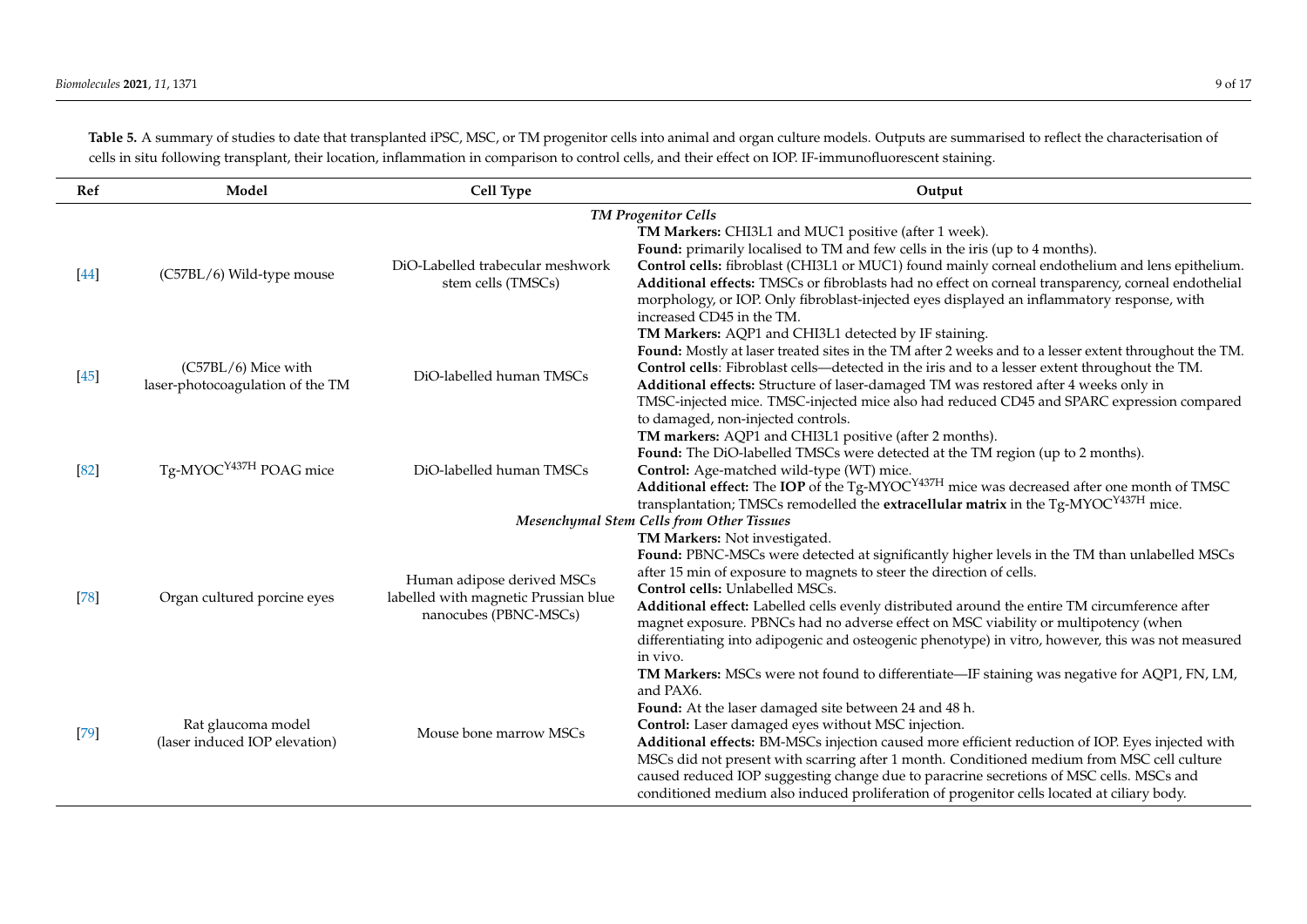| Ref    | Model                                               | Cell Type                                                                                       | Output                                                                                                                                                                                                                                                                                                                                                                                                                                                                                                                     |  |  |
|--------|-----------------------------------------------------|-------------------------------------------------------------------------------------------------|----------------------------------------------------------------------------------------------------------------------------------------------------------------------------------------------------------------------------------------------------------------------------------------------------------------------------------------------------------------------------------------------------------------------------------------------------------------------------------------------------------------------------|--|--|
|        | Mesenchymal Stem Cells from Other Tissues           |                                                                                                 |                                                                                                                                                                                                                                                                                                                                                                                                                                                                                                                            |  |  |
| [81]   | (C57BL/6) Wild-type mouse                           | Human DiO-labelled adipose derived<br>stem cells (ADSCs) and<br>ADSC-derived-TM cells (ADSC-TM) | TM markers: CHI3L1 and AQP1.<br>Found: ADSC and ADSC-TM integrated throughout all layers of TM tissue (determined by DiO<br>labelling and IF staining) 30 days after injection to the anterior chamber.<br><b>Control:</b> Primary ADSCs and fibroblasts<br>Additional effect: IOP and outflow facility were maintained in mice injected with ADSC and<br>ADSC-TM but not in fibroblast control.                                                                                                                           |  |  |
| $[83]$ | Rat ocular hypertension model                       | Rat Q-Dot labelled bone marrow MSCs                                                             | TM markers: COL3, COL4, α-SMA.<br>Found: 24 days after the injection, MSCs were found located near the iridocorneal angle, on the<br>corneal endothelium, and in the TM.<br>Control: Hypertensive eyes injected with media, hypertensive eyes injected MSCs suspension,<br>hypertensive eyes injected with differentiated MSCs suspension, and normotensive eyes injected<br>with MSC suspension.<br>Additional effect: Only the MSCs group decreased the IOP significantly compared with the other<br>groups for 13 days. |  |  |
| [84]   | Rabbit with laser diode treatment                   | Human cord blood-derived stem cells<br>(HUCB)                                                   | TM Markers: Not investigated.<br>Found: HUCB cells lined trabecular beams confirmed by presence of markers CD34/CD44, and<br>PKH26 labelled cells.<br>Control: Laser-damaged eyes without HUCB injection.<br>Additional effects: HUBC-injected eyes had preserved TM structure and endothelial cellularity<br>compared to damaged, non-injected controls. Neither group showed significantly different IOP to<br>baseline after laser treatment.<br>iPSCs                                                                  |  |  |
| [69]   | Organ cultured human eyes                           | Human QDot labelled TM-like iPSCs                                                               | TM Markers: AQP1, Chi3L1, WNT, α3 Integrin.<br>Found: TM-like iPSCs integrated into the TM.<br>Control: QDot labelled TM cells, dermal fibroblasts, embryoid bodies, and HUVEC cells.<br>Additional effect: IOP homeostatic response to 2x pressure challenge was restored by transplanting<br>TM cells/TM-like iPSCs.                                                                                                                                                                                                     |  |  |
| $[72]$ | Adult human donor eyes in perfused<br>organ culture | Human GFP labelled iPSC-TM                                                                      | TM Markers: MGP, MYOC, Vimentin, AQP1, COL4, and COL1.<br>Found: GFP labelled iPSC-TM cells were not detectable in recipient eyes.<br>Control: The second eye from the same donor was maintained as a non-injected control.<br>Additional effect: Transplantation of iPSC-TM stimulates proliferation of the recipients'<br>endogenous TM cells in perfusion cultured human eyes from aged donors. In total, 71.4% of<br>iPSC-TM recipients' eye displayed normal outflow facility for two weeks after transplantation.    |  |  |

**Table 5.** *Cont.*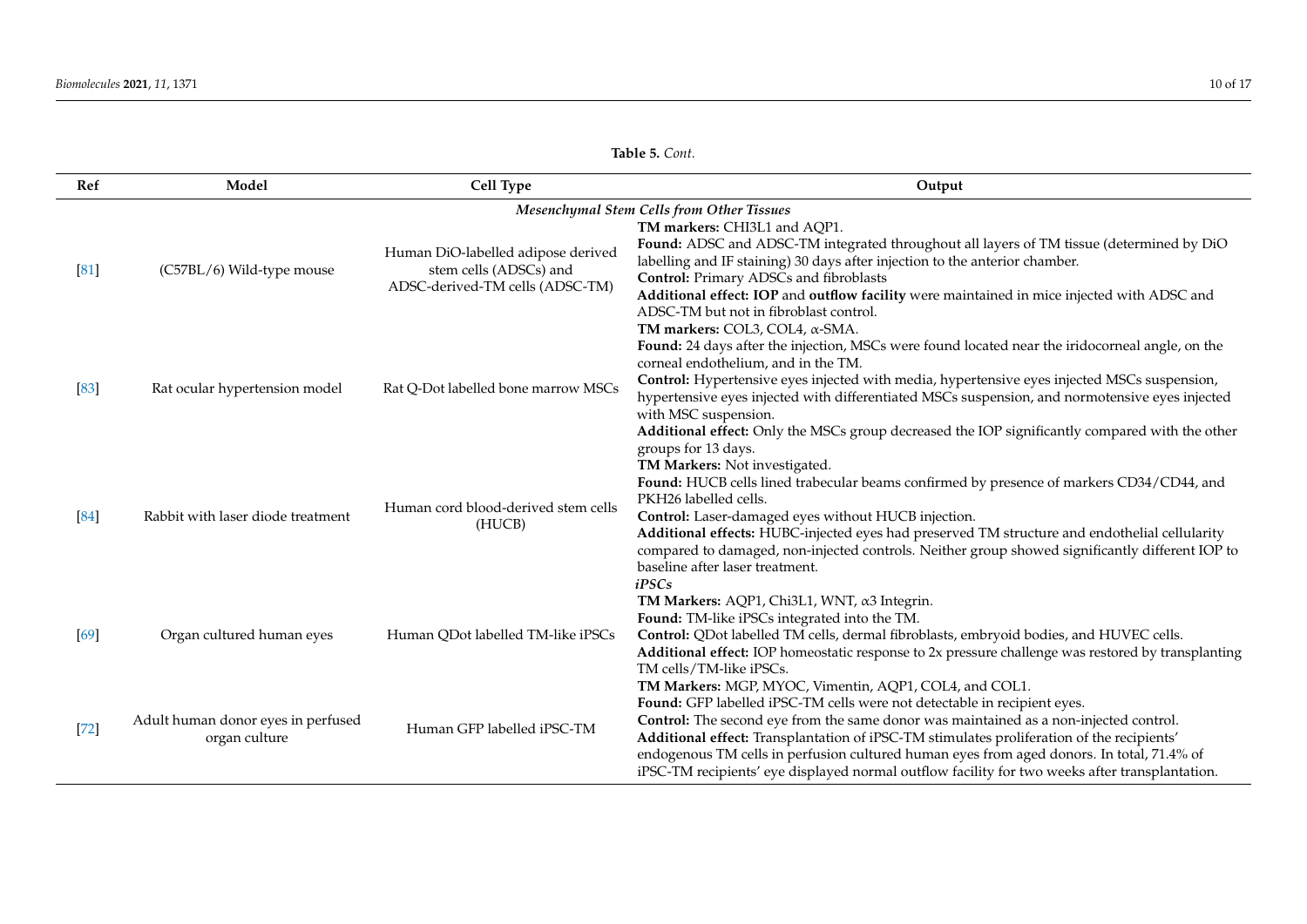<span id="page-10-0"></span>

|        |                                                                                                        |               | Table 5. Cont.                                                                                                                                                                                                                                                                                                                                                                                                                                                                                                                                                                                                                           |  |
|--------|--------------------------------------------------------------------------------------------------------|---------------|------------------------------------------------------------------------------------------------------------------------------------------------------------------------------------------------------------------------------------------------------------------------------------------------------------------------------------------------------------------------------------------------------------------------------------------------------------------------------------------------------------------------------------------------------------------------------------------------------------------------------------------|--|
| Ref    | Model                                                                                                  | Cell Type     | Output                                                                                                                                                                                                                                                                                                                                                                                                                                                                                                                                                                                                                                   |  |
| $[73]$ | Young transgenic mice expressing<br>form of human myocilin<br>$(Tg-MYOC^{Y437H})$                      | Mouse iPSC-TM | iPSCs<br><b>TM Markers: MYOC and calnexin.</b><br><b>Found:</b> IOP was lower and outflow facility was improved compared to untreated controls<br>$(12$ weeks).<br><b>Control:</b> Wild type mice and PBS injected $Tg$ -MYOC <sup>Y437H</sup> mice were used as the control group.<br>Additional effect: The number of endogenous TM cells increased.<br>TM Markers: MYOC, TIMP3, LAMA4.                                                                                                                                                                                                                                                |  |
| $[74]$ | Young transgenic mice expressing a<br>pathogenic form of human myocilin<br>(Tg-MYOC <sup>Y437H</sup> ) | Mouse iPSC-TM | Found: Injected iPSC-TM cells integrated into the TM (12 weeks). Injected cells were detected also<br>in the endothelial cell layer of the Schlemm's canal, the corneal epithelium stroma, and the area<br>surrounding the injection site (9 weeks).<br>Control: Fibroblasts injected transgenic mice, PBS injected transgenic mice, and wild type mice<br>were used as control groups.<br>Additional effect: IOP was significantly reduced in iPSC-TM-treated mice. The cellular density of<br>the TM in transgenic iPSC-TM recipient mice was significantly higher than PBS injected transgenic<br>controls and similar to WT animals. |  |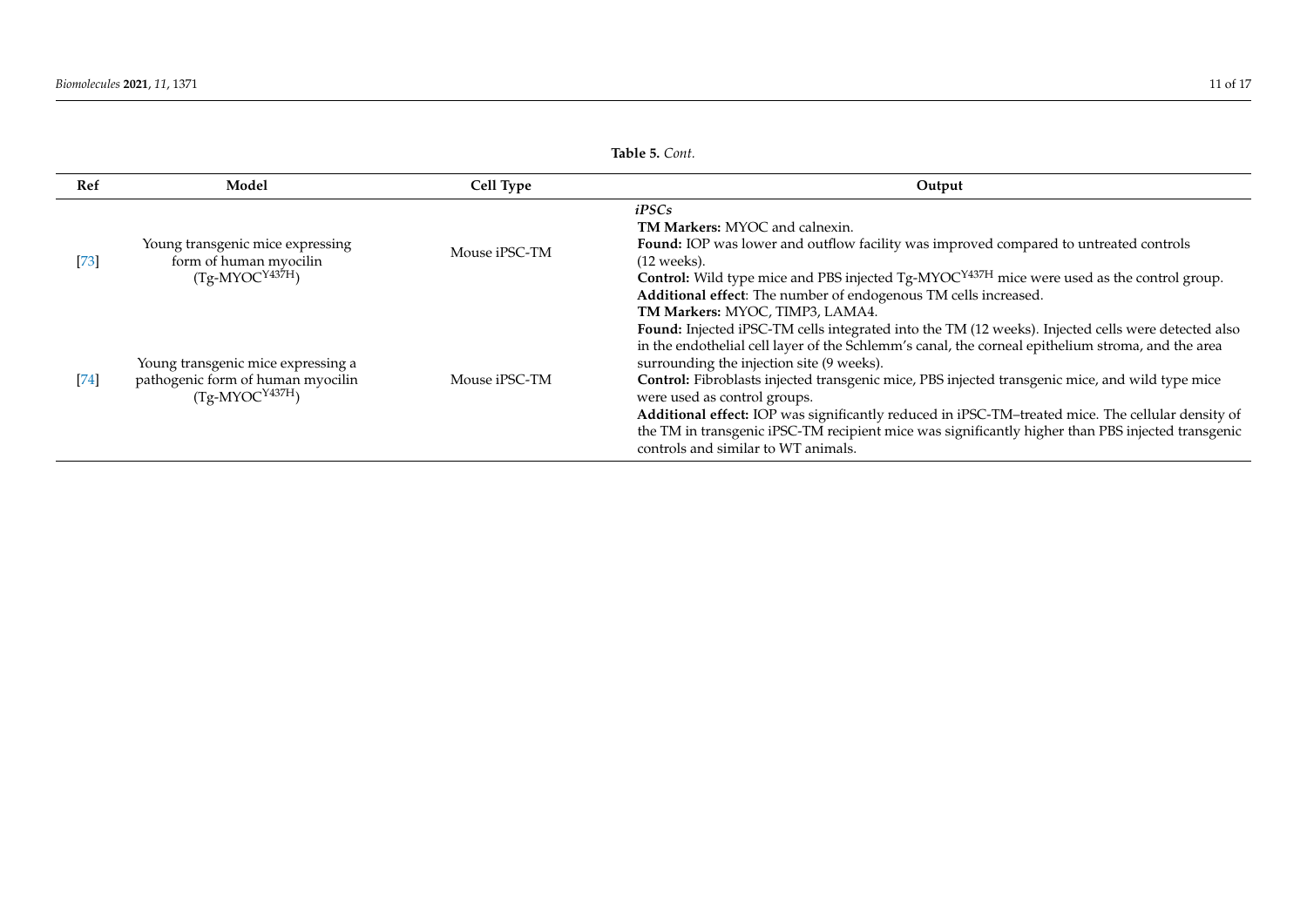## *3.2. TM Progenitor Cell Transplantation*

As TM progenitor cells proliferate in vitro and can differentiate into functioning TM cells, direct transplantation of TM progenitors also offers a potential therapy for TM cell loss in POAG. In 2013, Du et al. injected human TM progenitor cells, pre-labelled with fluorescent dye DiO, into the anterior chamber of C57BL/6 wild type mice. The TM progenitor cells localised to the murine TM tissue and iris after 1 week, 4 weeks, and 4 months. Up to 4 months after injection, differentiated TM markers were expressed in mice TM tissue, identified by staining the TM with human reactive antibodies. These findings suggested that human TM progenitor cells could be home to the murine TM tissue after anterior chamber injection and differentiation in situ. Furthermore, TM cells derived from TM progenitor cells locate to the TM more so than fibroblasts [\[44,](#page-15-3)[45\]](#page-15-25). As TM progenitor cell injection did not cause changes of mice cornea transparency, inflammation, or elevated IOP [\[44\]](#page-15-3), this boded well for future studies. Following this work, TM progenitor cell transplantation was performed in laser-induced damaged TM [\[45\]](#page-15-25) and more recently in a POAG mouse transgenic myocilin Y437H mutant model [\[82\]](#page-16-25). In 2018, Yun et al. transplanted human TM progenitor cells into laser-damaged mice trabecular meshwork by injection. The human TM progenitor cells were found to be home to the injured TM region, which reconstructed (in part) the damaged trabecular meshwork structure and maintained a normal IOP and outflow facility [\[45\]](#page-15-25). Whilst this evidence suggests that the TM cells preference was to locate to the TM region, it was noted that the TM progenitor cells were also found in the other eye regions such as the iris. Since the progenitor cells may differentiate into undesired phenotypes in the eye, this would obviously be problematic. The injury model, the passive delivery, the AH outflow dynamics, and the injection delivery method are all likely to impact the final location of the injected progenitor cells. More recently, Xiong et al. transplanted these TM progenitor cells into the Tg-Myoc<sup>Y437H</sup> mice and showed that TM progenitor cells differentiated into TM cells, remodeled the extracellular matrix, and decreased the IOP in the Tg-Myoc<sup>Y437H</sup> mice after transplantation.

#### *3.3. iPS Cell Transplantation*

Studies involving the transplantation of iPSC-TM are still in their infancy compared to elsewhere in the eye [\[85\]](#page-16-26). However, the progress of the studies offers a potential therapy for TM replacement in POAG. Zhu et al. used a glaucoma mouse model that constitutively expresses a transgene containing human myocilin with a pathogenic Y437H mutation (Tg-MYOCY437H) and displays multiple glaucomatous phenotypes, including TM cell loss, elevated IOP, and progressive RGC loss. Beginning at the age of 4 months old, Tg-MYOCY437H mice exhibit the first signs of TM cell loss and start to develop elevated IOP by 6 months old compared to age-matched wild type mice. [\[74\]](#page-16-7). Mouse iPSCs were differentiated toward a TM cell phenotype (iPSC-TM) and injected into the anterior chamber of Tg-MYOC<sup>Y437H</sup> mice representing both early [\[74\]](#page-16-7) and late [\[73\]](#page-16-6) stages of the disease. Twelve weeks after transplantation, both young (4-month-old) and old (6-month-old) models demonstrated increased numbers of TM cells, restored aqueous humour outflow, lowered IOP, and preservation of retinal ganglion cells (in younger eyes only) compared to controls. Although some implanted iPSC-TM cells were observed within the TM, the increase in TM cell number was in part due to the proliferation of resident TM cells. Whilst the better outcomes were observed in the younger eyes, it was unlikely due to fewer TM cells lost in those eyes prior to transplant but rather due to a stronger repair process [\[73\]](#page-16-6). Other variables in younger eyes include structural or physical changes to the TM, such as stiffening, reduction in autophagy, reduced matrix turnover, or phagocytosis by TM cells [\[73](#page-16-6)[,86\]](#page-16-27). The influence of immune response was addressed in the iPSC studies by utilising iPSC-TM cells derived from mice with the same strain and genetic background, including MHC self-antigens, as the recipient animals. Therefore, the influence of immune rejection was significantly diminished in this study, as evidenced by the lack of increased infiltration of leukocytes of macrophages to the anterior chamber of the eye as well as the TM [\[74\]](#page-16-7).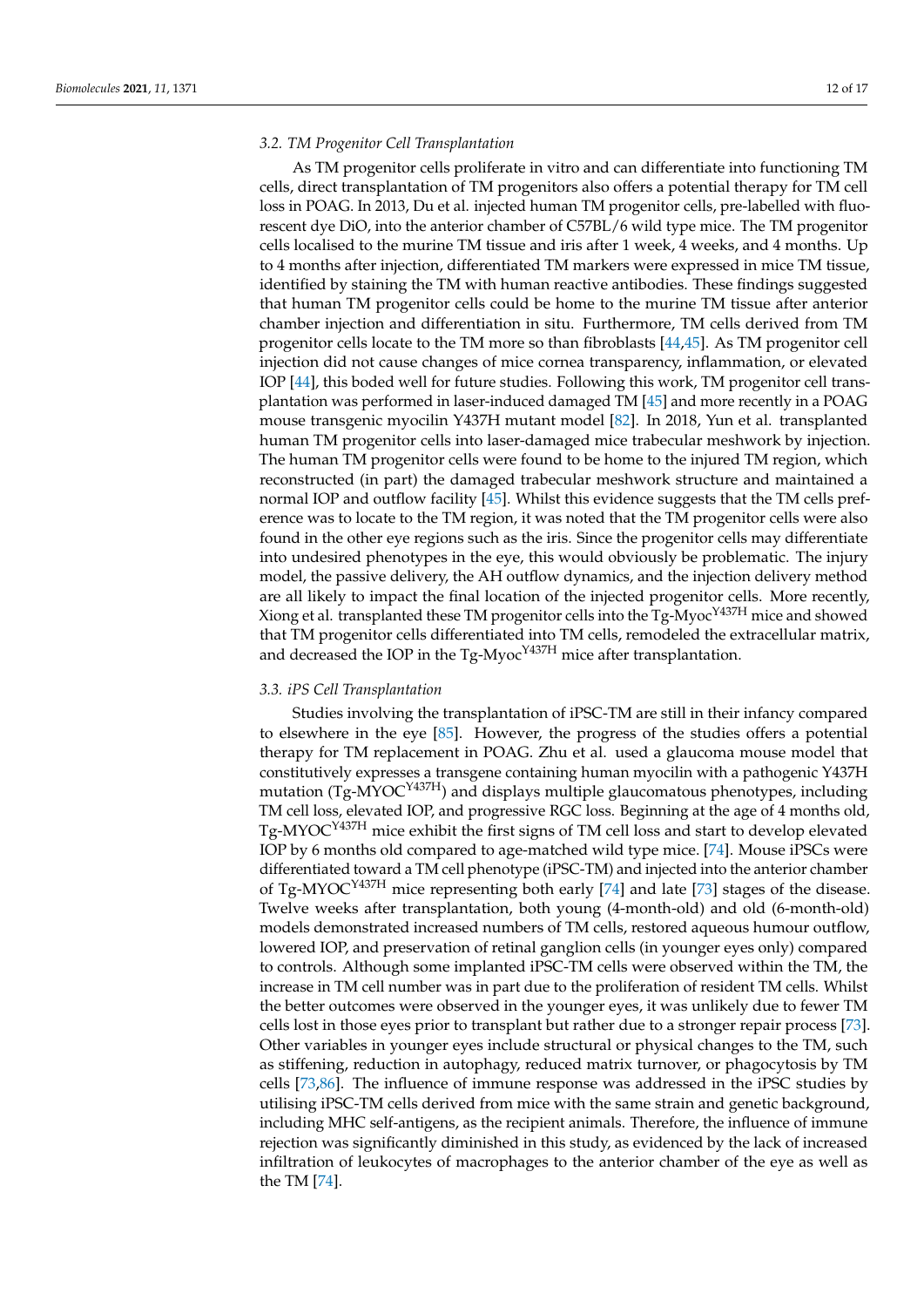In addition to animal transplantation studies, iPSC-TM generated from human iPSCs were transplanted into the TM of human eyes obtained from donors by utilising a perfused organ culture system [\[69,](#page-16-2)[72\]](#page-16-5) (Abu-Hassan et al., 2015; Zhu et al., 2020). Zhu et al. observed the resident TM cell proliferation up to 7 days post-transplantation of TM-like iPSCs. No further increase in the resident TM was observed in the following week, and there was no change in outflow facility observed in iPSC-TM transplanted eyes after 14 days [\[72\]](#page-16-5). In addition, TM-like iPSCs were transplanted into human anterior segments that were treated with saponin to model cell death in glaucoma [\[69\]](#page-16-2). In examining the IOP response to cell transplantation, only differentiated TM-like iPSCs were able to restore the IOP homeostatic response in anterior segments compared to control cell transplantations of dermal fibroblasts, embryoid bodies, human umbilical vein endothelial cells, and mock transplantation (no cells added) [\[69\]](#page-16-2). The shorter observational time points (2 weeks) in the perfused organ culture system due to tissue degradation was insufficient to observe the slower changes that occurred in mouse eye models (6–9 months).

#### *3.4. MSCs Transplantation*

Initial transplantation studies of MSCs used bone marrow derived MSCs (BM-MSC) from C57BL/6 mice that were injected into the anterior chamber of the laser-induced rat glaucoma model [\[79\]](#page-16-12). Following injection of MSCs a reduction in IOP occurred, coinciding with induced TM regeneration (proliferation). This was not observed in eyes receiving injections of control cells, lymphocytes or CD45 positive cells. Interestingly, the BM-MSCs remained in the anterior chamber transiently (none detected at 96 h post injection) and did not induce an inflammatory response or integrate within the TM itself. However, nestin positive cells (potential neural progenitor), which are normally only seen in the murine ciliary body epithelium, were detected in the TM. Additional studies in a rat ocular hypertension (OHT) model in which post-episcleral vein cauterization induced a decrease in AH outflow and consequently an increase in IOP were also utilised. Similarly, a reduction in IOP was observed following BM-MSC transplantation in this rat OHT model for up to 14 days, and injected BM-MSCs were located near the iridocorneal angle, on the iris, on the corneal endothelium, in ciliary processes, and in the TM [\[83\]](#page-16-28). MSCs have also been utilised from sources other than bone marrow. Indeed, adipose derived MSC (ADSC) were also investigated, and, following intracameral transplantation into adult C57BL/6 wild type mice, both ADSCs and ADSC-TM cells located and integrated into the TM tissue compared to control fibroblasts cells, which scattered throughout the anterior chamber. The effect was more so with ADSC-TM; there was no observed IOP elevation in either ADSC or ADSC-TM cell injected eyes, whereas fibroblast-injected eyes demonstrated an elevated IOP for up to 1 month [\[81\]](#page-16-14). To date, no transplantation of MSCs into larger-eyed (pig, bovine, primate, or human perfused anterior segments) has been studied. However, there was one small, limited study in which human cord blood-derived stem cells (HUBC)s injected into TM damaged rabbit eyes showed preservation of TM structure and endothelial cellularity compared to damaged, non-injected controls [\[84\]](#page-16-29).

The mechanism by which transplanted cells preferentially locate to the compromised TM structure is vitally important. ADSC and ADSC-TM are more likely to locate to the TM and are less likely to adhere to the iris and the CE than fibroblasts [\[81\]](#page-16-14). The preferred homing of ADSC and ADSC-TM cells may in part be mediated through the SDF–CXR4 axis, which is a key pathway in endothelial cell migration and repair in the eye [\[87\]](#page-16-30) (see complementary review in this journal by Mallik et al. 2021). Strategies to facilitate delivery of cells to the TM include biological manipulations (such as SDF) but also other delivery technologies. One such approach was successfully developed for MSC using magnetic nanoparticles to deliver the cells into the TM [\[78\]](#page-16-11). ADSCs labelled with Prussian blue nanocubes with superparamagnetic iron oxide nanoparticles were steered to the TM tissue in organ cultured porcine eyes using a magnetic field. In total, 50% to 75% of injected MSCs were delivered to TM tissue efficiently, and no significant differences were observed between the duration of magnet exposure [\[78\]](#page-16-11).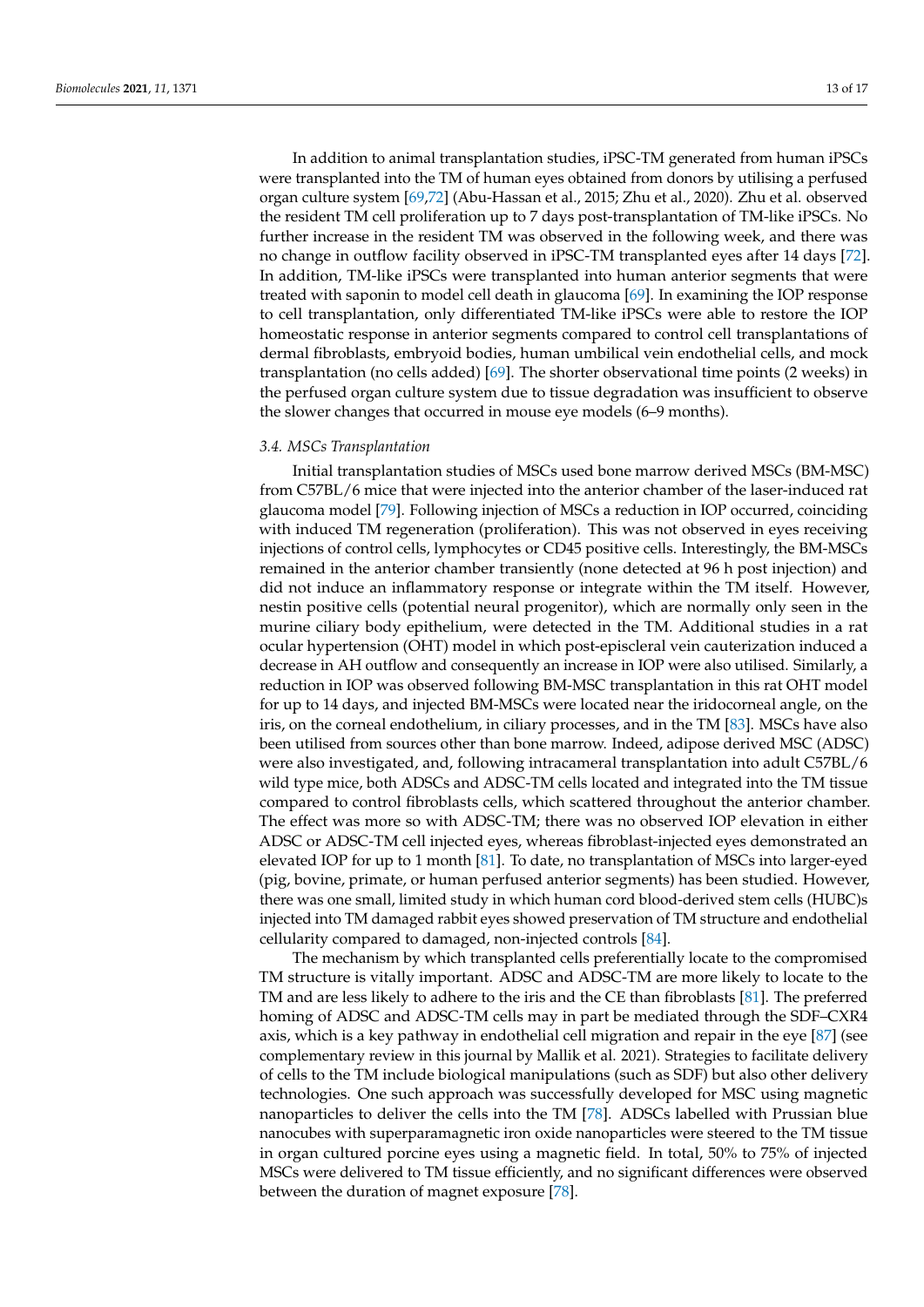# **4. Conclusions**

Recent studies made tremendous progress in demonstrating the potential effectiveness of regenerative therapies using iPSCs, TM progenitor cells, and MSCs in restoring TM tissue and reducing IOP. Whilst this is promising, the understanding of whether these cells restore the function of the TM long-term, how they aid in IOP regulation, and whether they would be effective in human glaucoma patients are still unknown. Understanding how these cells function in glaucomatous environments will be key if the progression of these approaches into the treatment of patients is to be realised. Ex vivo and artificial models that provide a similar environment to glaucomatous TM in humans may be useful tools in exploring these approaches in the future before patient treatment can be realised.

**Author Contributions:** Conceptualization, C.M.S. and C.E.W.; methodology, X.F., E.K.B. and O.A.K.; software, E.K.B.; validation, C.M.S. and C.E.W.; formal analysis, X.F., E.K.B., O.A.K. and C.M.S.; investigation, X.F., E.K.B. and O.A.K.; resources, X.F., E.K.B. and O.A.K.; data curation, X.F., E.K.B. and O.A.K.; writing—original draft preparation, X.F., E.K.B., O.A.K. and C.M.S.; writing—review and editing, R.A.O., V.R.K., C.M.S. and C.E.W.; visualization, E.K.B. and C.M.S.; supervision, C.M.S., R.A.O., V.R.K. and C.E.W.; project administration, C.M.S.; funding acquisition, C.M.S., R.A.O., V.R.K., C.E.W., E.K.B. and X.F. All authors have read and agreed to the published version of the manuscript.

**Funding:** This research was funded by Grant funding; Carl Sheridan and Colin Willoughby Glaucoma UK (formerly International Glaucoma Asscociation), St Pauls Eye Appeal; Emine Bilir, Republic of Turkey Ministry of National Education; Olivia Kingston is supported by a studentship from the MRC Discovery Medicine North (DiMeN) Doctoral Training Partnership (MR/R015902/1); Xiaochen Fan, GREAT Scholarships 2018—China campaign.

**Institutional Review Board Statement:** Not applicable.

**Informed Consent Statement:** Not applicable.

**Data Availability Statement:** Not applicable.

**Acknowledgments:** Grant funding; Carl Sheridan Glaucoma UK, St Pauls Eye Appeal; Emine Bilir, Republic of Turkey Ministry of National Education; Olivia Kingston is supported by a studentship from the MRC Discovery Medicine North (DiMeN) Doctoral Training Partnership (MR/R015902/1); Xiaochen Fan, GREAT Scholarships 2018—China campaign.

**Conflicts of Interest:** The authors declare no conflict of interest.

#### **References**

- <span id="page-13-0"></span>1. Liu, B.; McNally, S.; Kilpatrick, J.; Jarvis, S.P.; O'Brien, C.J. Aging and ocular tissue stiffness in glaucoma. *Surv. Ophthalmol.* **2018**, *63*, 56–74. [\[CrossRef\]](http://doi.org/10.1016/j.survophthal.2017.06.007) [\[PubMed\]](http://www.ncbi.nlm.nih.gov/pubmed/28666629)
- <span id="page-13-1"></span>2. Kwon, Y.H.; Fingert, J.H.; Kuehn, M.H.; Alward, W.L. Primary open-angle glaucoma. *N. Engl. J. Med.* **2009**, *360*, 1113–1124. [\[CrossRef\]](http://doi.org/10.1056/NEJMra0804630) [\[PubMed\]](http://www.ncbi.nlm.nih.gov/pubmed/19279343)
- 3. Kass, M.A.; Heuer, D.K.; Higginbotham, E.J.; Johnson, C.A.; Keltner, J.L.; Miller, J.P.; Parrish, R.K.; Wilson, M.R.; Gordon, M.O. The Ocular Hypertension Treatment Study: A randomized trial determines that topical ocular hypotensive medication delays or prevents the onset of primary open-angle glaucoma. *Arch. Ophthalmol.* **2002**, *120*, 701–713. [\[CrossRef\]](http://doi.org/10.1001/archopht.120.6.701)
- <span id="page-13-2"></span>4. Kass, M.A.; Gordon, M.O.; Gao, F.; Heuer, D.K.; Higginbotham, E.J.; Johnson, C.A.; Keltner, J.K.; Miller, M.J.P.; Parrish, R.K.; Wilson, M.R. Delaying treatment of ocular hypertension: The ocular hypertension treatment study. *Arch. Ophthalmol.* **2010**, *128*, 276.
- <span id="page-13-3"></span>5. Van Buskirk, E.M. The anatomy of the limbus. *Eye* **1989**, *3*, 101–108. [\[CrossRef\]](http://doi.org/10.1038/eye.1989.16) [\[PubMed\]](http://www.ncbi.nlm.nih.gov/pubmed/2695343)
- 6. Tamm, E.R. The trabecular meshwork outflow pathways: Structural and functional aspects. *Exp. Eye Res.* **2009**, *88*, 648–655. [\[CrossRef\]](http://doi.org/10.1016/j.exer.2009.02.007)
- <span id="page-13-4"></span>7. Yun, H.; Zhou, Y.; Wills, A.; Du, Y. Stem Cells in the Trabecular Meshwork for Regulating Intraocular Pressure. *J. Ocul. Pharmacol. Ther.* **2016**, *32*, 253–260. [\[CrossRef\]](http://doi.org/10.1089/jop.2016.0005) [\[PubMed\]](http://www.ncbi.nlm.nih.gov/pubmed/27183473)
- <span id="page-13-5"></span>8. Vranka, J.A.; Bradley, J.M.; Yang, Y.-F.; Keller, K.E.; Acott, T.S. Mapping Molecular Differences and Extracellular Matrix Gene Expression in Segmental Outflow Pathways of the Human Ocular Trabecular Meshwork. *PLoS ONE* **2015**, *10*, e0122483. [\[CrossRef\]](http://doi.org/10.1371/journal.pone.0122483)
- <span id="page-13-7"></span><span id="page-13-6"></span>9. Wang, K.; Read, A.T.; Sulchek, T.; Ethier, C.R. Trabecular meshwork stiffness in glaucoma. *Exp. Eye Res.* **2017**, *158*, 3–12. [\[CrossRef\]](http://doi.org/10.1016/j.exer.2016.07.011) 10. Weinreb, R.N.; Robinson, M.R.; Dibas, M.; Stamer, W.D. Matrix Metalloproteinases and Glaucoma Treatment. *J. Ocul. Pharmacol. Ther.* **2020**, *36*, 208–228. [\[CrossRef\]](http://doi.org/10.1089/jop.2019.0146)
- <span id="page-13-8"></span>11. Stamer, W.D.; Clark, A.F. The many faces of the trabecular meshwork cell. *Exp. Eye Res.* **2017**, *158*, 112–123. [\[CrossRef\]](http://doi.org/10.1016/j.exer.2016.07.009)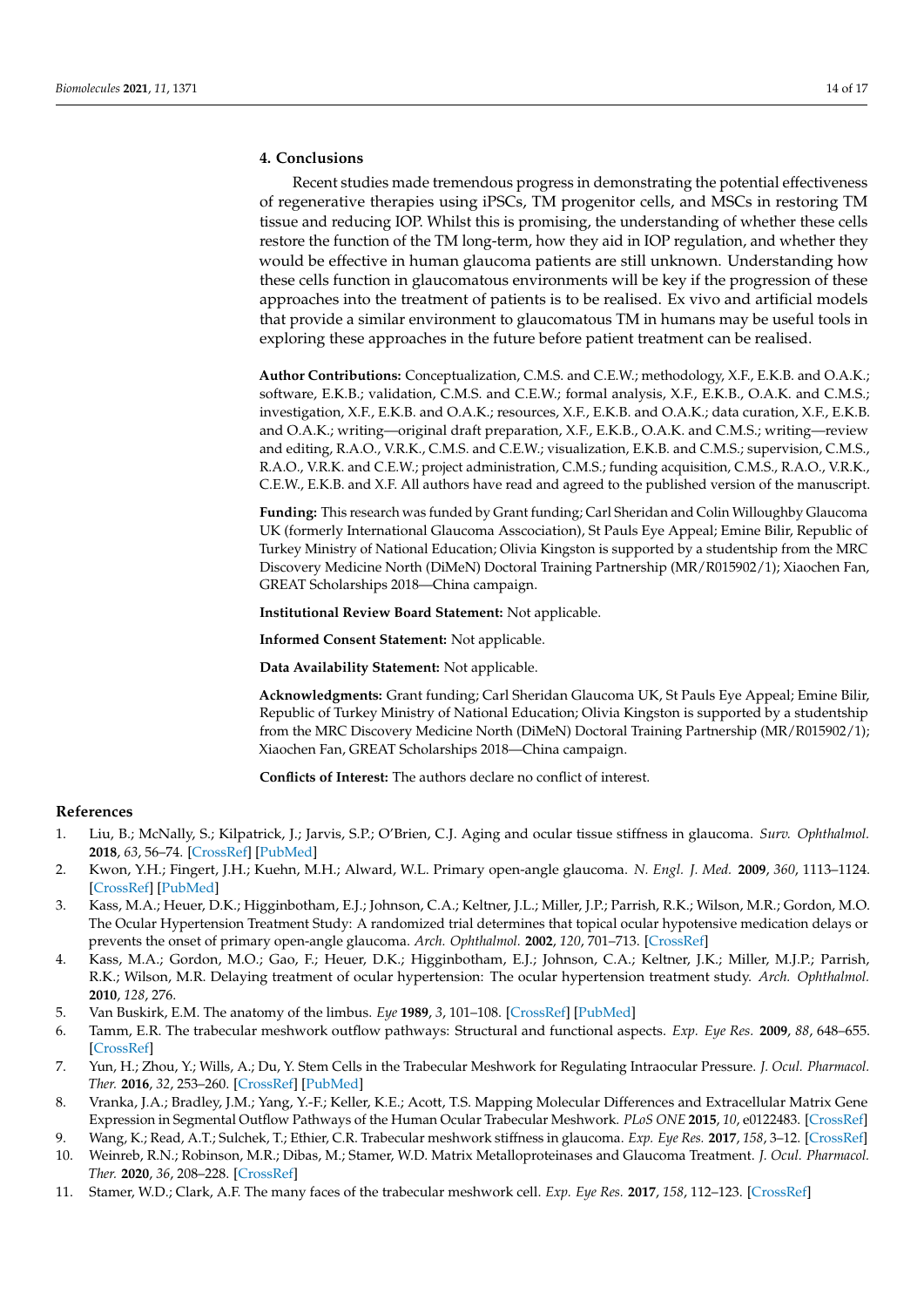- <span id="page-14-0"></span>12. Wang, H.; Li, M.; Zhang, Z.; Xue, H.; Chen, X.; Ji, Y. Physiological function of myocilin and its role in the pathogenesis of glaucoma in the trabecular meshwork (Review). *Int. J. Mol. Med.* **2018**, *43*, 671–681. [\[CrossRef\]](http://doi.org/10.3892/ijmm.2018.3992)
- <span id="page-14-1"></span>13. Kuchtey, J.; Kallberg, M.E.; Gelatt, K.N.; Rinkoski, T.; Komaromy, A.M.; Kuchtey, R.W. Angiopoietin-like 7 Secretion Is Induced by Glaucoma Stimuli and Its Concentration Is Elevated in Glaucomatous Aqueous Humor. *Invest. Ophthalmol. Vis. Sci.* **2008**, *49*, 3438–3448. [\[CrossRef\]](http://doi.org/10.1167/iovs.07-1347)
- <span id="page-14-2"></span>14. Elliott, M.H.; Ashpole, N.E.; Gu, X.; Herrnberger, L.; McClellan, M.E.; Griffith, G.L.; Reagan, A.M.; Boyce, T.M.; Tanito, M.; Tamm, E.R.; et al. Caveolin-1 modulates intraocular pressure: Implications for caveolae mechanoprotection in glaucoma. *Sci. Rep.* **2016**, *6*, 37127. [\[CrossRef\]](http://doi.org/10.1038/srep37127)
- <span id="page-14-3"></span>15. Keller, K.E.; Bhattacharya, S.K.; Borrás, T.; Brunner, T.M.; Chansangpetch, S.; Clark, A.F.; Dismuke, W.M.; Du, Y.; Elliott, M.H.; Ethier, C.R.; et al. Consensus recommendations for trabecular meshwork cell isolation, characterization and culture. *Exp. Eye Res.* **2018**, *171*, 164–173. [\[CrossRef\]](http://doi.org/10.1016/j.exer.2018.03.001)
- <span id="page-14-4"></span>16. Liton, P.B.; Challa, P.; Stinnett, S.; Luna, C.; Epstein, D.L.; Gonzalez, P. Cellular senescence in the glaucomatous outflow pathway. *Exp. Gerontol.* **2005**, *40*, 745–748. [\[CrossRef\]](http://doi.org/10.1016/j.exger.2005.06.005) [\[PubMed\]](http://www.ncbi.nlm.nih.gov/pubmed/16051457)
- <span id="page-14-5"></span>17. Gonzalez, P.; Caballero, M.; Liton, P.B.; Stamer, W.D.; Epstein, D.L. Expression analysis of the matrix GLA protein and VE-cadherin gene promoters in the outflow pathway. *Invest. Ophthalmol. Vis. Sci.* **2004**, *45*, 1389–1395. [\[CrossRef\]](http://doi.org/10.1167/iovs.03-0537) [\[PubMed\]](http://www.ncbi.nlm.nih.gov/pubmed/15111593)
- <span id="page-14-6"></span>18. Stamer, W.D.; Chan, D.W.; Conley, S.M.; Coons, S.; Ethier, C.R. Aquaporin-1 expression and conventional aqueous outflow in human eyes. *Exp. Eye Res.* **2008**, *87*, 349–355. [\[CrossRef\]](http://doi.org/10.1016/j.exer.2008.06.018) [\[PubMed\]](http://www.ncbi.nlm.nih.gov/pubmed/18657536)
- <span id="page-14-7"></span>19. Patel, G.; Fury, W.; Yang, H.; Gomez-Caraballo, M.; Bai, Y.; Yang, T.; Adler, C.; Wei, Y.; Ni, M.; Schmitt, H.; et al. Molecular taxonomy of human ocular outflow tissues defined by single-cell transcriptomics. *Proc. Natl. Acad. Sci. USA* **2020**, *117*, 12856–12867. [\[CrossRef\]](http://doi.org/10.1073/pnas.2001896117)
- <span id="page-14-8"></span>20. Shuman, M.A.; Polansky, J.R.; Merkel, C.; Alvarado, J.A. Tissue plasminogen activator in cultured human trabecular meshwork cells. Predominance of enzyme over plasminogen activator inhibitor. *Invest. Ophthalmol. Vis. Sci.* **1988**, *29*, 401–405. [\[PubMed\]](http://www.ncbi.nlm.nih.gov/pubmed/3125123)
- 21. Johnson, D.H.; Richardson, T.M.; Epstein, D.L. Trabecular meshwork recovery after phagocytic challenge. *Curr. Eye Res.* **1989**, *8*, 1121–1130. [\[CrossRef\]](http://doi.org/10.3109/02713688909000037) [\[PubMed\]](http://www.ncbi.nlm.nih.gov/pubmed/2612200)
- 22. Samuelson, D.A.; Gelatt, K.N.; Gum, G.G. Kinetics of phagocytosis in the normal canine iridocorneal angle. *Am. J. Veter. Res.* **1984**, *45*, 2359–2366.
- <span id="page-14-9"></span>23. Keller, K.E.; Acott, T.S. The Juxtacanalicular Region of Ocular Trabecular Meshwork: A Tissue with a Unique Extracellular Matrix and Specialized Function. *J. Ocul. Biol. Dis. Inform.* **2013**, *1*, 3.
- <span id="page-14-10"></span>24. Whikehart, D.R.; Parikh, C.H.; Vaughn, A.V.; Mishler, K.; Edelhauser, H.F. Evidence suggesting the existence of stem cells for the human corneal endothelium. *Mol. Vis.* **2005**, *11*, 816–824. [\[PubMed\]](http://www.ncbi.nlm.nih.gov/pubmed/16205623)
- <span id="page-14-11"></span>25. McGowan, S.L.; Edelhauser, H.F.; Pfister, R.R.; Whikehart, D.R. Stem cell markers in the human posterior limbus and corneal endothelium of unwounded and wounded corneas. *Mol. Vis.* **2007**, *13*, 1984–2000.
- <span id="page-14-15"></span>26. Yu, W.Y.; Sheridan, C.; Grierson, I.; Mason, S.; Kearns, V.; Lo, A.C.Y.; Wong, D. Progenitors for the Corneal Endothelium and Trabecular Meshwork: A Potential Source for Personalized Stem Cell Therapy in Corneal Endothelial Diseases and Glaucoma. *J. Biomed. Biotechnol.* **2011**, *2011*, 1–13. [\[CrossRef\]](http://doi.org/10.1155/2011/412743)
- <span id="page-14-12"></span>27. Raviola, G. Schwalbe line's cells: A new cell type in the trabecular meshwork of *Macaca mulatta*. *Invest. Ophthalmol. Vis. Sci.* **1982**, *22*, 45–56.
- <span id="page-14-13"></span>28. Samples, J.R.; Bradley, J.M.; Bacon, D.R.; Bylsma, S.S.; Van Buskirk, E.M.; Acott, T.S. Trabecular Repopulation by Anterior Trabecular Meshwork Cells After Laser Trabeculoplasty. *Am. J. Ophthalmol.* **1989**, *107*, 1–6. [\[CrossRef\]](http://doi.org/10.1016/0002-9394(89)90805-2)
- <span id="page-14-14"></span>29. Keller, K.E.; Aga, M.; Bradley, J.M.; Kelley, M.J.; Acott, T.S. Extracellular matrix turnover and outflow resistance. *Exp. Eye Res.* **2009**, *88*, 676–682. [\[CrossRef\]](http://doi.org/10.1016/j.exer.2008.11.023)
- <span id="page-14-16"></span>30. Sundaresan, Y.; Veerappan, M.; Ramasamy, K.S.; Chidambaranathan, G.P. Identification, quantification and age-related changes of human trabecular meshwork stem cells. *Eye Vis.* **2019**, *6*, 1–10. [\[CrossRef\]](http://doi.org/10.1186/s40662-019-0156-z)
- <span id="page-14-17"></span>31. Zhang, X.; Liu, L. Applications of single cell RNA sequencing to research of stem cells. *World J. Stem Cells* **2019**, *11*, 722–728. [\[CrossRef\]](http://doi.org/10.4252/wjsc.v11.i10.722)
- <span id="page-14-18"></span>32. Han, X.; Chen, H.; Huang, D.; Chen, H.; Fei, L.; Cheng, C.; Huang, H.; Yuan, G.-C.; Guo, G. Mapping human pluripotent stem cell differentiation pathways using high throughput single-cell RNA-sequencing. *Genome Biol.* **2018**, *19*, 1–19. [\[CrossRef\]](http://doi.org/10.1186/s13059-018-1426-0)
- <span id="page-14-19"></span>33. Wen, L.; Tang, F. Single-cell sequencing in stem cell biology. *Genome Biol.* **2016**, *17*, 71. [\[CrossRef\]](http://doi.org/10.1186/s13059-016-0941-0) [\[PubMed\]](http://www.ncbi.nlm.nih.gov/pubmed/27083874)
- <span id="page-14-20"></span>34. Stamer, W.D.; Acott, T.S. Current understanding of conventional outflow dysfunction in glaucoma. *Curr. Opin. Ophthalmol.* **2012**, *23*, 135–143. [\[CrossRef\]](http://doi.org/10.1097/ICU.0b013e32834ff23e)
- <span id="page-14-21"></span>35. Abu-Hassan, D.W.; Acott, T.S.; Kelley, M.J. The Trabecular Meshwork: A Basic Review of Form and Function. *J. Ocul. Biol.* **2014**, *2*, 1. [\[CrossRef\]](http://doi.org/10.13188/2334-2838.1000017)
- <span id="page-14-22"></span>36. Vranka, J.A.; Staverosky, J.A.; Reddy, A.P.; Wilmarth, P.A.; David, L.L.; Acott, T.S.; Russell, P.; Raghunathan, V.K. Biome-chanical rigidity and quantitative proteomics analysis of segmental regions of the trabecular meshwork at physiologic and elevated pressures. *Invest. Ophthalmol. Vis. Sci.* **2018**, *59*, 246–259. [\[CrossRef\]](http://doi.org/10.1167/iovs.17-22759) [\[PubMed\]](http://www.ncbi.nlm.nih.gov/pubmed/29340639)
- <span id="page-14-23"></span>37. Murphy-Ullrich, J.E.; Downs, J.C. The Thrombospondin1-TGF-β Pathway and Glaucoma. *J. Ocul. Pharmacol. Ther.* **2015**, *31*, 371–375. [\[CrossRef\]](http://doi.org/10.1089/jop.2015.0016) [\[PubMed\]](http://www.ncbi.nlm.nih.gov/pubmed/26352161)
- 38. Braunger, B.M.; Fuchshofer, R.; Tamm, E.R. The aqueous humor outflow pathways in glaucoma: A unifying concept of disease mechanisms and causative treatment. *Eur. J. Pharm. Biopharm.* **2015**, *95*, 173–181. [\[CrossRef\]](http://doi.org/10.1016/j.ejpb.2015.04.029) [\[PubMed\]](http://www.ncbi.nlm.nih.gov/pubmed/25957840)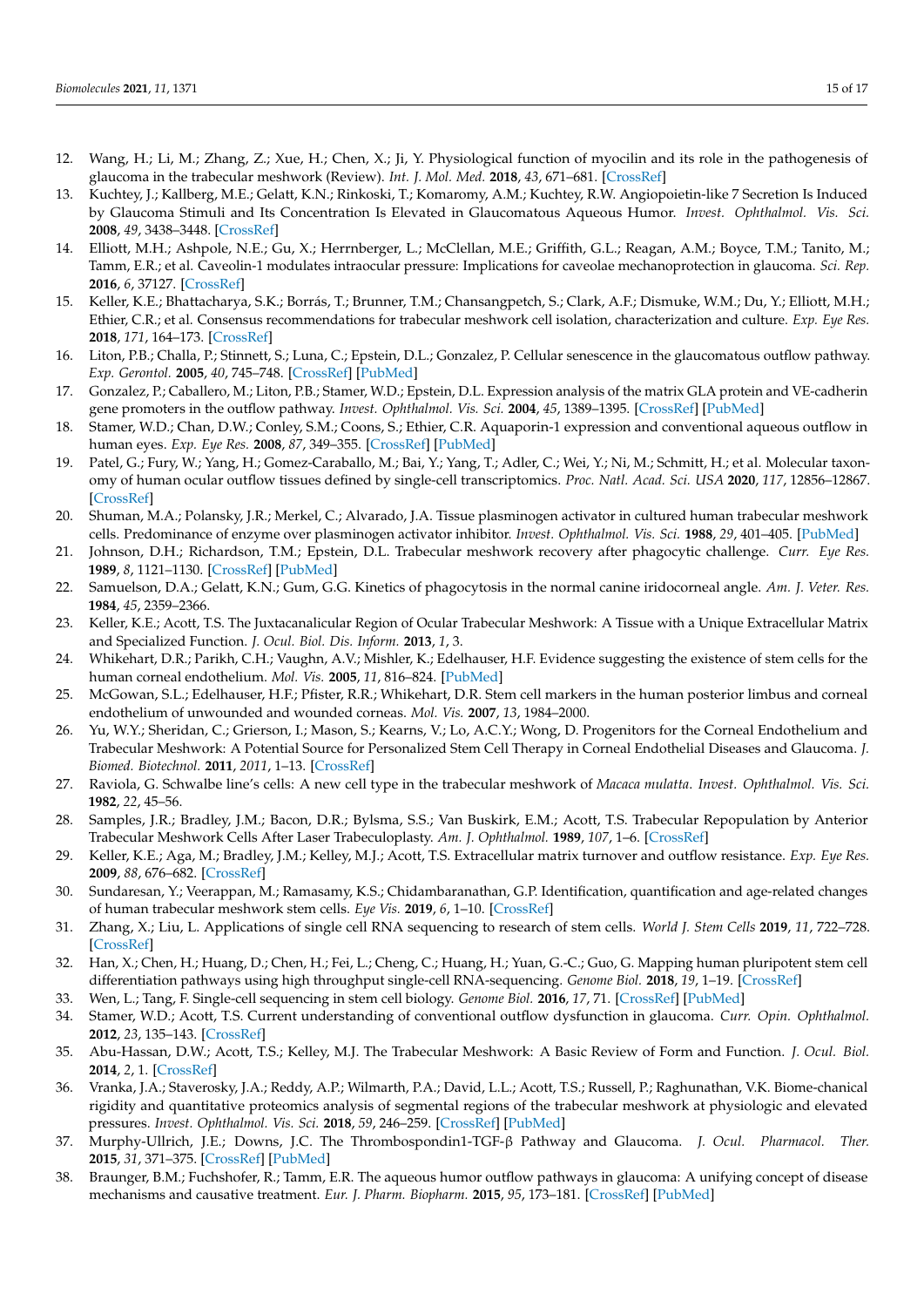- <span id="page-15-27"></span><span id="page-15-26"></span>39. Chatterjee, A.; Villarreal, G., Jr.; Rhee, D.J. Matricellular proteins in the trabecular meshwork: Review and update. *J. Ocul. Pharmacol. Ther.* **2014**, *30*, 447–463. [\[CrossRef\]](http://doi.org/10.1089/jop.2014.0013) [\[PubMed\]](http://www.ncbi.nlm.nih.gov/pubmed/24901502)
- 40. Kennedy, S.M.; Sheridan, C.; Kearns, V.R.; Bilir, E.K.; Fan, X.; Grierson, I.; Choudhary, A. Thrombospondin-2 is up-regulated by TGFβ2 and increases fibronectin expression in human trabecular meshwork cells. *Exp. Eye Res.* **2019**, *189*, 107820. [\[CrossRef\]](http://doi.org/10.1016/j.exer.2019.107820) [\[PubMed\]](http://www.ncbi.nlm.nih.gov/pubmed/31589839)
- <span id="page-15-0"></span>41. Zerti, D.; Collin, J.; Queen, R.; Cockell, S.J.; Lako, M. Understanding the complexity of retina and pluripotent stem cell derived retinal organoids with single cell RNA sequencing: Current progress, remaining challenges and future prospective. *Curr. Eye Res.* **2020**, *45*, 385–396. [\[CrossRef\]](http://doi.org/10.1080/02713683.2019.1697453)
- <span id="page-15-1"></span>42. Nadri, S.; Yazdani, S.; Arefian, E.; Gohari, Z.; Eslaminejad, M.B.; Kazemi, B.; Soleimani, M. Mesenchymal stem cells from trabecular meshwork become photoreceptor-like cells on amniotic membrane. *Neurosci. Lett.* **2013**, *541*, 43–48. [\[CrossRef\]](http://doi.org/10.1016/j.neulet.2012.12.055)
- <span id="page-15-2"></span>43. Du, Y.; Roh, D.S.; Mann, M.M.; Funderburgh, M.L.; Funderburgh, J.L.; Schuman, J.S. Multipotent Stem Cells from Trabecular Meshwork Become Phagocytic TM Cells. *Invest. Ophthalmol. Vis. Sci.* **2012**, *53*, 1566–1575. [\[CrossRef\]](http://doi.org/10.1167/iovs.11-9134)
- <span id="page-15-3"></span>44. Du, Y.; Yun, H.; Yang, E.; Schuman, J. Stem Cells from Trabecular Meshwork Home to TM Tissue In Vivo. *Invest. Ophthalmol. Vis. Sci.* **2013**, *54*, 1450–1459. [\[CrossRef\]](http://doi.org/10.1167/iovs.12-11056) [\[PubMed\]](http://www.ncbi.nlm.nih.gov/pubmed/23341019)
- <span id="page-15-25"></span>45. Yun, H.; Wang, Y.; Zhou, Y.; Kumar, A.; Wang, K.; Sun, M.; Stolz, D.B.; Xia, X.; Ethier, C.R.; Du, Y. Human stem cells home to and repair laser-damaged trabecular meshwork in a mouse model. *Commun. Biol.* **2018**, *1*, 1–14. [\[CrossRef\]](http://doi.org/10.1038/s42003-018-0227-z) [\[PubMed\]](http://www.ncbi.nlm.nih.gov/pubmed/30534608)
- <span id="page-15-24"></span>46. Kumar, A.; Cheng, T.; Song, W.; Cheuk, B.; Yang, E.; Yang, L.; Xie, Y.; Du, Y. Two-step induction of trabecular meshwork cells from induced pluripotent stem cells for glaucoma. *Biochem. Biophys. Res. Commun.* **2020**, *529*, 411–417. [\[CrossRef\]](http://doi.org/10.1016/j.bbrc.2020.05.225) [\[PubMed\]](http://www.ncbi.nlm.nih.gov/pubmed/32703444)
- <span id="page-15-4"></span>47. Xiong, S.; Xu, Y.; Wang, Y.; Kumar, A.; Peters, D.M.; Du, Y. α5β1 Integrin Promotes Anchoring and Integration of Transplanted Stem Cells to the Trabecular Meshwork in the Eye for Regeneration. *Stem Cells Dev.* **2020**, *29*, 290–300. [\[CrossRef\]](http://doi.org/10.1089/scd.2019.0254)
- <span id="page-15-5"></span>48. Gonzalez, P.; Epstein, D.; Luna, C.; Liton, P. Characterization of free-floating spheres from human trabecular meshwork (HTM) cell culture in vitro. *Exp. Eye Res.* **2006**, *82*, 959–967. [\[CrossRef\]](http://doi.org/10.1016/j.exer.2005.10.006) [\[PubMed\]](http://www.ncbi.nlm.nih.gov/pubmed/16310191)
- <span id="page-15-6"></span>49. Yu, W.Y.; Grierson, I.; Sheridan, C.; Lo, A.C.-Y.; Wong, D.S.-H. Bovine Posterior Limbus: An Evaluation of an Alternative Source for Corneal Endothelial and Trabecular Meshwork Stem/Progenitor Cells. *Stem Cells Dev.* **2015**, *24*, 624–639. [\[CrossRef\]](http://doi.org/10.1089/scd.2014.0257) [\[PubMed\]](http://www.ncbi.nlm.nih.gov/pubmed/25323922)
- <span id="page-15-7"></span>50. Zhang, Y.; Cai, S.; Tseng, S.C.; Zhu, Y.-T. Isolation and expansion of multipotent progenitors from human trabecular mesh-work. *Sci. Rep.* **2018**, *8*, 1–9.
- <span id="page-15-8"></span>51. Tay, C.Y.; Sathiyanathan, P.; Chu, S.W.; Stanton, L.W.; Wong, T.T. Identification and Characterization of Mesenchymal Stem Cells Derived from the Trabecular Meshwork of the Human Eye. *Stem Cells Dev.* **2012**, *21*, 1381–1390. [\[CrossRef\]](http://doi.org/10.1089/scd.2011.0655) [\[PubMed\]](http://www.ncbi.nlm.nih.gov/pubmed/22364584)
- <span id="page-15-9"></span>52. Sathiyanathan, P.; Tay, C.Y.; Stanton, L.W. Transcriptome analysis for the identification of cellular markers related to trabecular meshwork differentiation. *BMC Genom.* **2017**, *18*, 383. [\[CrossRef\]](http://doi.org/10.1186/s12864-017-3758-7) [\[PubMed\]](http://www.ncbi.nlm.nih.gov/pubmed/28514956)
- <span id="page-15-10"></span>53. Yam, G.H.-F.; Seah, X.; Yusoff, N.Z.B.M.; Setiawan, M.; Wahlig, S.; Htoon, H.M.; Peh, G.S.; Kocaba, V.; Mehta, J.S. Character-ization of human transition zone reveals a putative progenitor-enriched niche of corneal endothelium. *Cells* **2019**, *8*, 1244. [\[CrossRef\]](http://doi.org/10.3390/cells8101244)
- <span id="page-15-11"></span>54. Zhang, J.; Ahmad, A.M.; Ng, H.; Shi, J.; McGhee, C.N.J.; Patel, D.V. Successful culture of human transition zone cells. *Clin. Exp. Ophthalmol.* **2020**, *48*, 689–700. [\[CrossRef\]](http://doi.org/10.1111/ceo.13756)
- <span id="page-15-12"></span>55. Golebiewska, A.; Brons, N.H.; Bjerkvig, R.; Niclou, S. Critical Appraisal of the Side Population Assay in Stem Cell and Cancer Stem Cell Research. *Cell Stem Cell* **2011**, *8*, 136–147. [\[CrossRef\]](http://doi.org/10.1016/j.stem.2011.01.007)
- <span id="page-15-13"></span>56. Kim, M.; Morshead, C.M. Distinct Populations of Forebrain Neural Stem and Progenitor Cells Can Be Isolated Using Side-Population Analysis. *J. Neurosci.* **2003**, *23*, 10703–10709. [\[CrossRef\]](http://doi.org/10.1523/JNEUROSCI.23-33-10703.2003)
- <span id="page-15-14"></span>57. Branch, M.J.; Yu, W.-Y.; Sheridan, C.; Hopkinson, A. Isolation of Adult Stem Cell Populations from the Human Cornea. *Adv. Struct. Saf. Stud.* **2014**, *1235*, 165–177. [\[CrossRef\]](http://doi.org/10.1007/978-1-4939-1785-3_14)
- <span id="page-15-15"></span>58. Reynolds, B.; Weiss, S. Generation of neurons and astrocytes from isolated cells of the adult mammalian central nervous system. *Science* **1992**, *255*, 1707–1710. [\[CrossRef\]](http://doi.org/10.1126/science.1553558)
- <span id="page-15-16"></span>59. Pastrana, E.; Silva-Vargas, V.; Doetsch, F. Eyes Wide Open: A Critical Review of Sphere-Formation as an Assay for Stem Cells. *Cell Stem Cell* **2011**, *8*, 486–498. [\[CrossRef\]](http://doi.org/10.1016/j.stem.2011.04.007) [\[PubMed\]](http://www.ncbi.nlm.nih.gov/pubmed/21549325)
- <span id="page-15-17"></span>60. Doetsch, F.; Petreanu, L.; Caillé, I.; García-Verdugo, J.M.; Alvarez-Buylla, A. EGF Converts Transit-Amplifying Neurogenic Precursors in the Adult Brain into Multipotent Stem Cells. *Neuron* **2002**, *36*, 1021–1034. [\[CrossRef\]](http://doi.org/10.1016/S0896-6273(02)01133-9)
- <span id="page-15-18"></span>61. Stamer, W.D.; Seftor, R.E.B.; Williams, S.K.; Samaha, H.A.M.; Snyder, R.W. Isolation and culture of human trabecular meshwork cells by extracellular matrix digestion. *Curr. Eye Res.* **1995**, *14*, 611–617. [\[CrossRef\]](http://doi.org/10.3109/02713689508998409) [\[PubMed\]](http://www.ncbi.nlm.nih.gov/pubmed/7587308)
- <span id="page-15-19"></span>62. Lendahl, U.; Zimmerman, L.B.; McKay, R.D.G. CNS stem cells express a new class of intermediate filament protein. *Cell* **1990**, *60*, 585–595. [\[CrossRef\]](http://doi.org/10.1016/0092-8674(90)90662-X)
- <span id="page-15-20"></span>63. Pitman, M.; Emery, B.; Binder, M.; Wang, S.; Butzkueven, H.; Kilpatrick, T. LIF receptor signaling modulates neural stem cell renewal. *Mol. Cell. Neurosci.* **2004**, *27*, 255–266. [\[CrossRef\]](http://doi.org/10.1016/j.mcn.2004.07.004)
- <span id="page-15-21"></span>64. Xie, H.-T.; Chen, S.-Y.; Li, G.-G.; Tseng, S.C.G. Isolation and Expansion of Human Limbal Stromal Niche Cells. *Invest. Ophthalmol. Vis. Sci.* **2012**, *53*, 279–286. [\[CrossRef\]](http://doi.org/10.1167/iovs.11-8441)
- <span id="page-15-22"></span>65. Qutub, A.; Popel, A.S. Elongation, proliferation & migration differentiate endothelial cell phenotypes and determine capillary sprouting. *BMC Syst. Biol.* **2009**, *3*, 13. [\[CrossRef\]](http://doi.org/10.1186/1752-0509-3-13)
- <span id="page-15-23"></span>66. Breslin, S.; O'Driscoll, L. Three-dimensional cell culture: The missing link in drug discovery. *Drug Discov. Today* **2013**, *18*, 240–249. [\[CrossRef\]](http://doi.org/10.1016/j.drudis.2012.10.003) [\[PubMed\]](http://www.ncbi.nlm.nih.gov/pubmed/23073387)